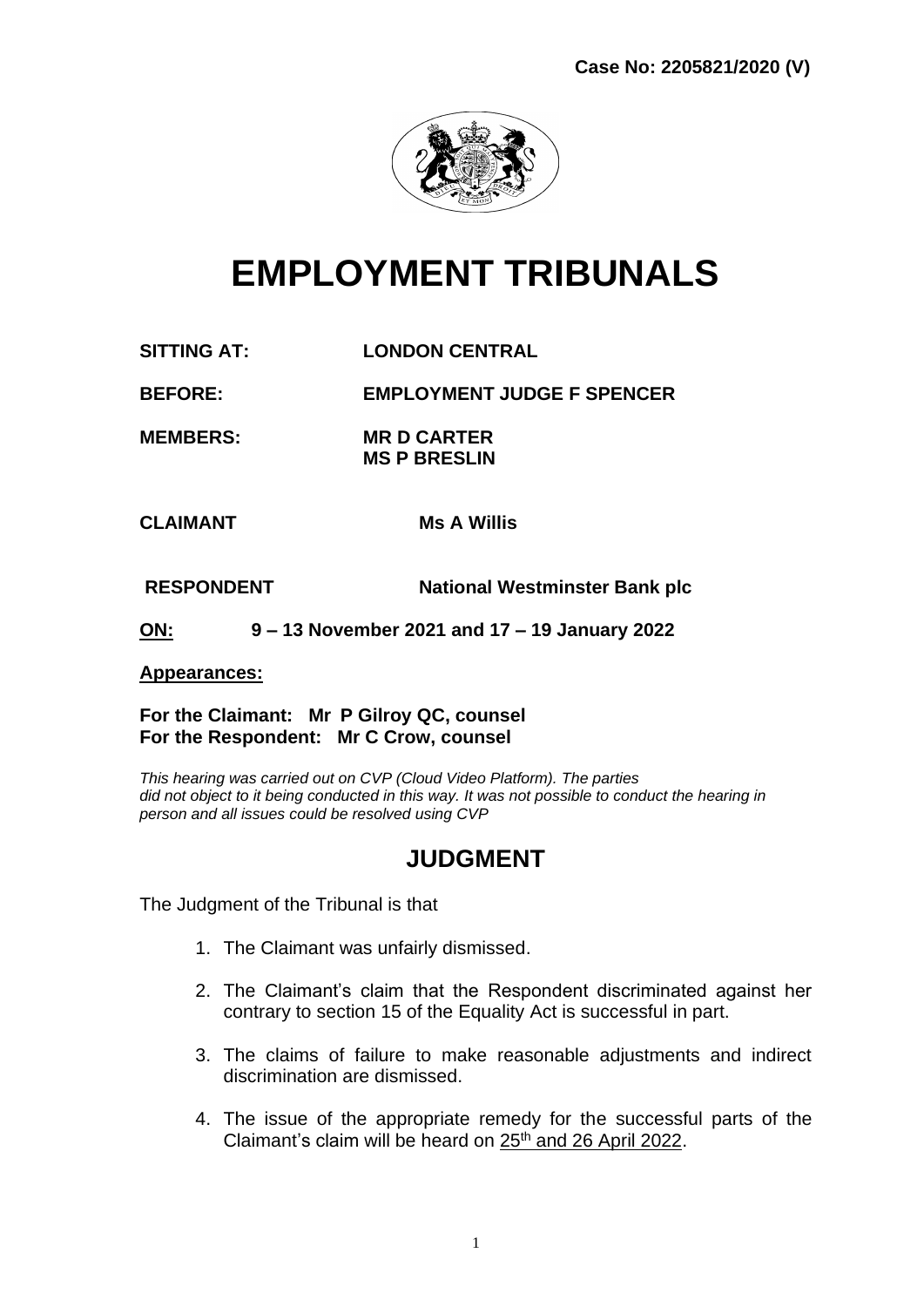# **REASONS**

- 1. The Claimant was employed by the Respondent from 9 September 2013 until 4 April 2020. The facts and the legal position in this case have been complicated. The Respondent's evidence has been unclear at times which has led us to have some difficulties in making our findings of fact.
- 2. The Claimant was diagnosed with cancer in early August 2019. It is not now disputed that she was, at the material times, a disabled person for the purposes of the Equality Act 2010. She claims unfair dismissal, and disability discrimination (discrimination arising from disability, indirect disability discrimination, and failure to make reasonable adjustments.) The agreed issues are set out in the schedule to this judgment.
- 3. The Tribunal heard evidence from the Claimant and, on her behalf, from Ms Sullivan, a friend and fellow employee, Ms Levitson (who was formerly her direct report) and from Mr Jetuah, who was the Claimant's successor in her role.
- 4. For the Respondent we heard from Ms Mary Pragnell, who was the Claimant's line manager until early September 2019, from Ms Lucinda Lambourne, who managed the Claimant from September 2019, from Ms Katie Steele, HR Business Partner and from Ms Anitha Baliga, a Program Manager for the Respondent.
- 5. We had several bundles of documents in total amounting to over a thousand pages.

#### Findings of relevant fact

- 6. The Claimant describes herself as a senior risk and compliance professional. She was employed by the Respondent from September 2013. From June 2017 until 31<sup>st</sup> March 2018 worked in the Bank's ICB team and from about September or October 2017 was managed by Ms Lambourne. In December 2018 the Claimant was given notice to terminate her employment on grounds of redundancy with effect from 28 February 2019. She does not challenge this decision.
- 7. The Claimant sought redeployment opportunities within the bank. Ms Lambourne, who had moved to a new role within the Treasury department as head of the Resolution Planning Program, notified the Claimant of a vacant position in Ms Pragnell's team as Head of OCiR (Operational Continuity in Resolution). This was a new role that had recently been approved by the Respondent at grade ICM4/Upper Manager (the same grade as the Claimant's) and based in Edinburgh. The role was to put in place compliance with new regulations imposed by the Bank of England from 1 January 2019. An offer had been made to an interested candidate based in Edinburgh in January, but he had turned it down.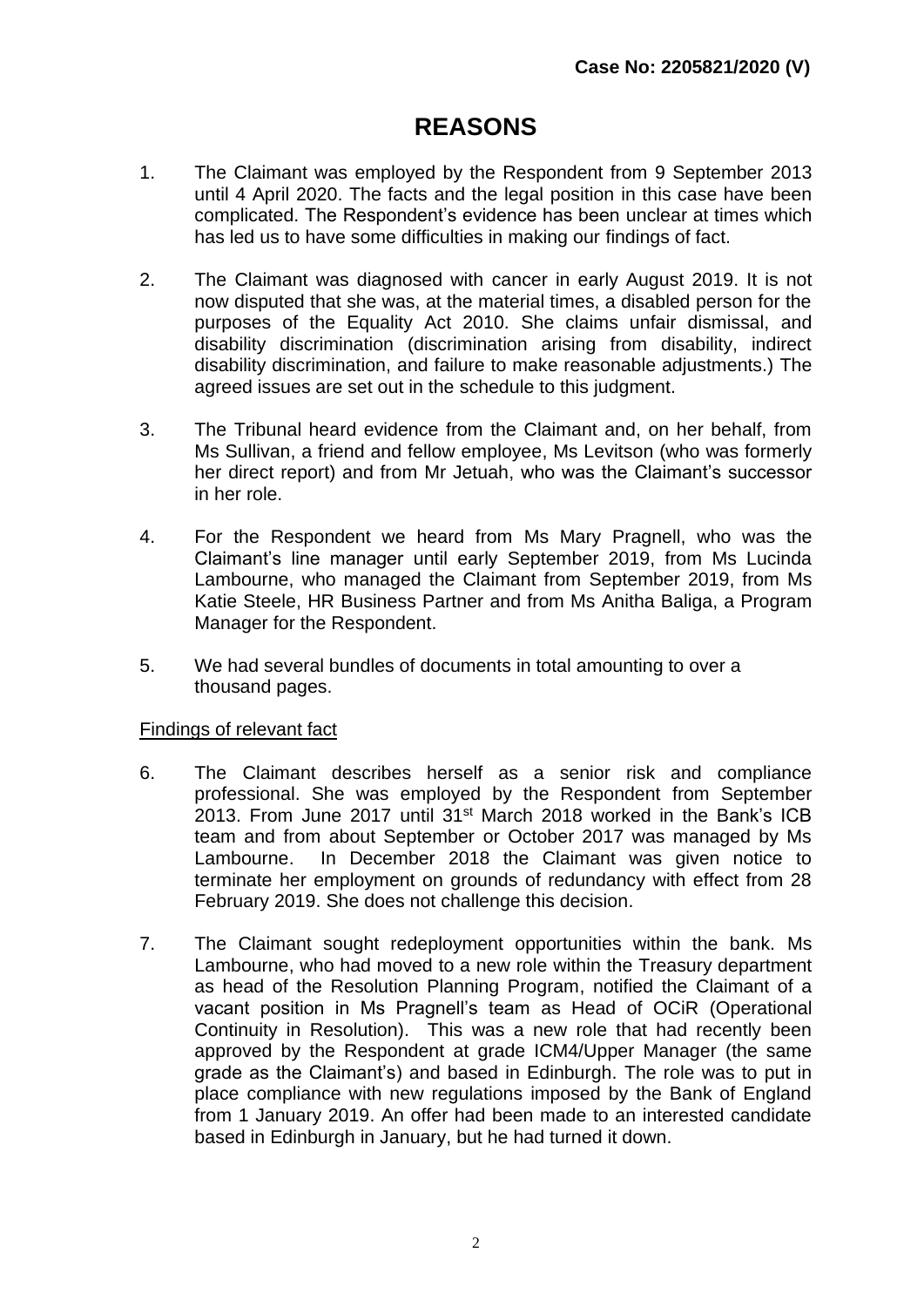- 8. Ms Pragnell and Ms Lambourne were both based in London, but the majority of the team were based in Edinburgh. We accept that, within the Respondent, there is a presumption against roles being in London and that it has a decentralising agenda.
- 9. The advertised role was at the Claimant's grade but was in Edinburgh whereas the Claimant herself had been based in London and her remuneration package was significantly higher than the salary advertised for the post at £160,000.
- 10. The Claimant enquired about the role on 12 February. Ms Pragnell responded that the role was "currently an Edinburgh-based role but I am finding out if it can be switched to London based." (252). Ms Pragnell followed this up on 21st February to tell the Claimant that she was "*just looking at the process for switching the role from Edinburgh to London and it's not quick. Therefore, the only option would be to do a secondment for 3 months to the role whilst I try and get the approval switched."*
- 11. At this stage there was considerable time pressure because the Claimant was due to leave the Bank in one week's time. Ms Pragnell says that when she refers to switching the role from Edinburgh to London in these emails, she means switching the role for secondment purposes as they did not require a permanent position in London. We do not accept that; the email refers to switching "the role" and to the secondment option being as an alternative "whilst I try and get the approval switched". We conclude that at that stage Ms Pragnell thought that there was a realistic prospect that the role could be switched to London.
- 12. By 27 February Ms Pragnell understood that she may not get authorisation to transfer the role (256) but authorisation for a 3-month secondment was obtained at the very last moment and the Claimant's exit date cancelled. She was sent a new notice of termination stating that she had secured secondment to a temporary role and that her last day with the Respondent would be May 31, 2019 (283). In the meantime, she remained on her existing remuneration package.
- 13. The role was as we have said classified as ICM4- which was equivalent to the Claimant's previous role. The role profile (304) states that it reported to Ms Pragnell. The Claimant settled into her new role and authority was given for her to recruit an OCR analyst to report to the Claimant.
- 14. On 2<sup>nd</sup> May Ms Pragnell spoke to the Claimant about extending the secondment (327) to a full year. This was approved in June on the basis that it could not be extended beyond 4 March 2020 (344).
- 15. The Respondent secondment policy was that secondments should not extend beyond 12 months "save in exceptional circumstances". An individual could have a transfer from a secondment role and become permanent in that post, as the Claimant herself had experienced when her secondment to her previous post in ICB had become permanent. The level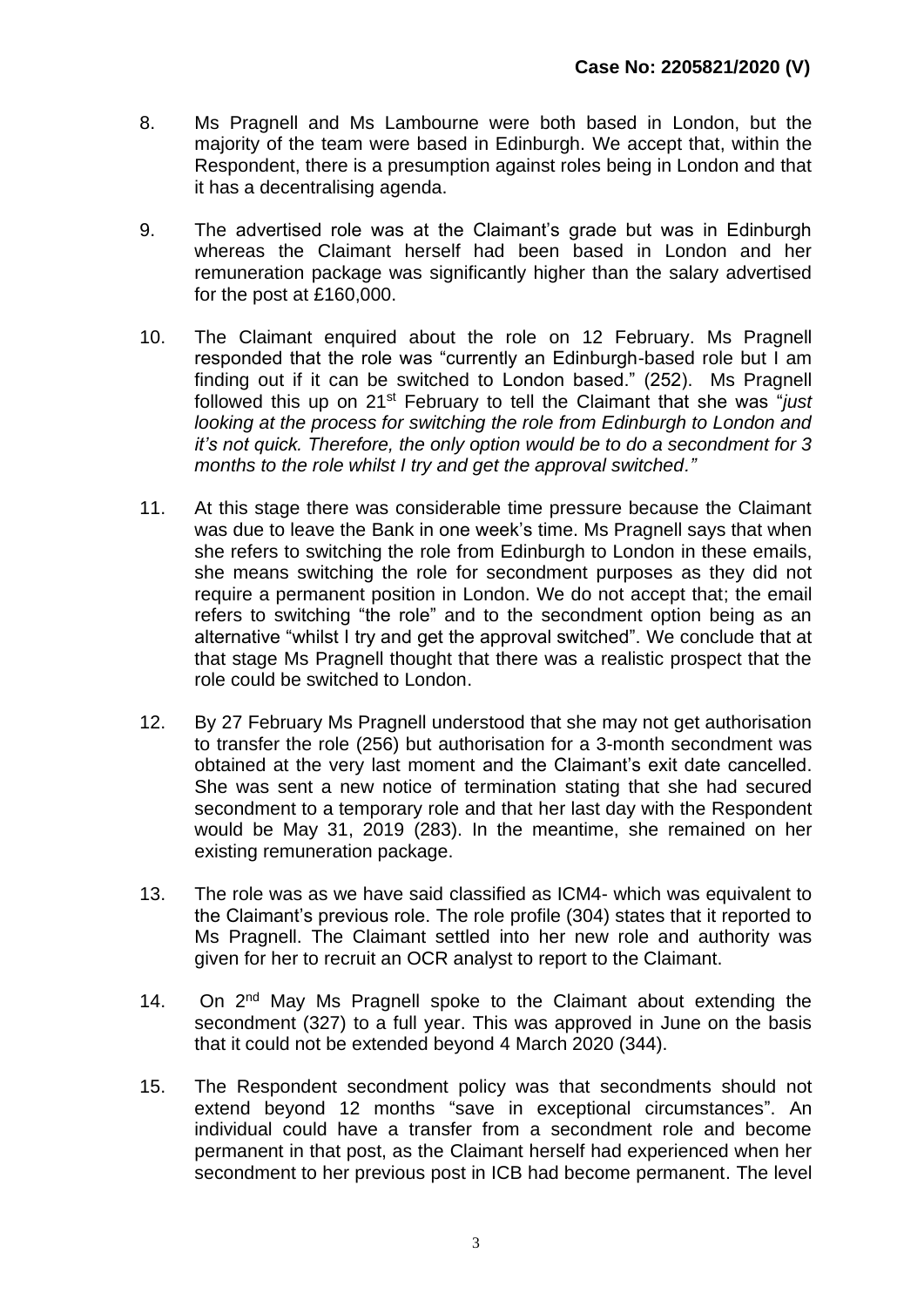of remuneration that the Claimant was enjoying compared to the remuneration for the advertised role was likely to be a significant difficulty.

- 16. In the meantime, however no attempt had been made to advertise the role for a permanent position in Edinburgh. The application for the extension of the secondment makes no reference to a search for other candidates (beyond the one candidate who declined the role before the Claimant started).
- 17. A mid-year review meeting was held in mid-June. (350) Ms Pragnell tells us that she had not been impressed by the level of progress that the Claimant had made, and that the mid-year review involved a frank conversation. She says that they had to hold an OCiR focus session in early July, and such sessions are only held where there is concern about the work progress. The Claimant, on the other hand, says that she had a glowing review. She accepts that there was a focus meeting and that there were concerns but she says that they were concerns about the programme and were not concerns about her performance in the role.
- 18. The contemporaneous written evidence supports the Claimant's position. Ms Pragnell's summary of the Claimant's performance is clearly positive. She refers to the Claimant having made a "really strong start" and having made "huge progress" in developing relationships with the stakeholders. The reference to the Claimant needing to "ensure that she works on being structured in her delivery approach and communications to ensure successful delivery" does not suggest a negative view, as Ms Pragnell suggests. We also note that later, in September, Ms Pragnell refers to the Claimant as being "really valuable" and to her "subject matter expertise in a complex area". (SB59). We have not been referred to any contemporaneous evidence which is critical of the Claimant's performance.
- 19. The Claimant's mid-year review was signed off on 1 July. The Respondent rated employees each year on a scale of 1 to 5 with 5 being the highest. 3 is a rating of good, 4 is excellent and 5 is outstanding. The majority of the employees receive a 3 rating. Ms Pragnell said that 65% of the UK based Treasury team received a 3 rating. A rating is only given to the employee at the end of the year but, at the midyear review, Ms Pragnell awarded the Claimant a performance rating of  $3$  – although this was only provided to the business management team and not to the Claimant at the time.
- 20. During the mid year performance review, Ms Pragnell noted that the Claimant had not had a Personal Development Plan for 5 years and suggested they would work together "on developing a detailed plan that will support you for years to come. This will be input into the system as soon as possible." The PDP sets out longer term goals and objectives for the employee. Prior to the mid year review the Claimant had produced a very brief PDP consisting of 4 short lines (340) stating that she wanted to secure permanent role with the bank, attract sponsors and become a mentor. The PDP is primarily the responsibility of the employee. The Claimant complains that after the meeting Ms Pragnell did not work with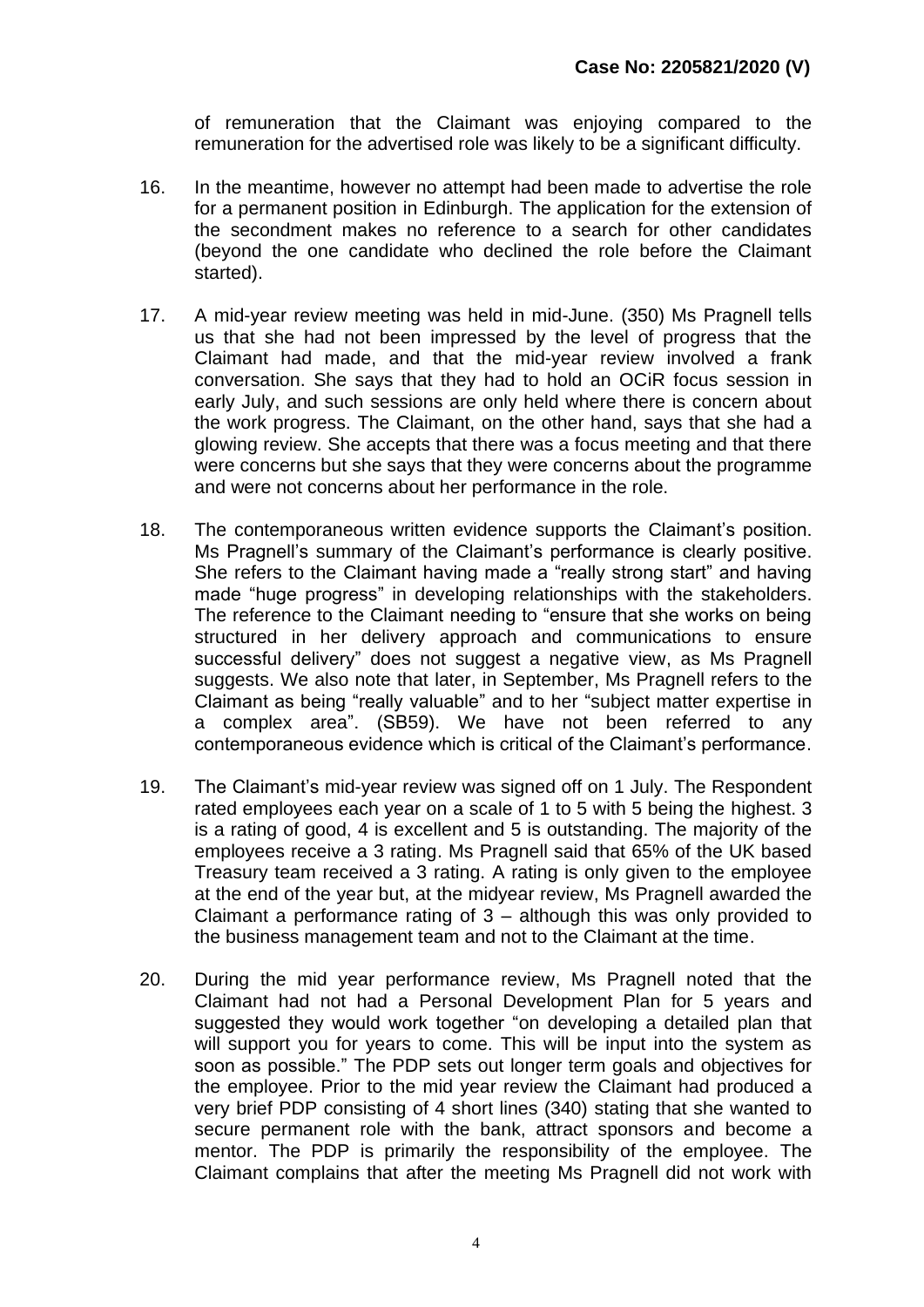her to complete the PDP but there was no evidence before us to indicate that the Claimant had produced a further PDP for Ms Pragnell to review and to discuss.

- 21. Shortly after the Claimant's mid-year review the Claimant asked Ms Pragnell for an update on her efforts to move the role to London and being made permanent. Ms Pragnell told the Claimant that she did not have that approval but was "working on it**".** She gave the Claimant the general expectation that efforts were being made to make the role permanent or to extend her secondment. Ms Pragnell said in evidence that she did not seek approval for a permanent role London because they "*we still did not have a plan to have an OCiR role in London permanently so did not seek approval for a role in London"*. However, Ms Pragnell had not taken any steps to recruit into the post in Edinburgh.
- 22. In early August 2019 the Claimant was diagnosed with colon cancer and she informed both Ms Pragnell and Ms Lambourne. At this stage the Claimant did not take any significant periods of time off work but would generally come into the office about twice a week and she would work from home when she had to attend hospital to have scans or to have radiotherapy, and she would make up the time. It was understood that she may need to have an operation depending on the outcome of the earlier treatment.
- 23. On 3<sup>rd</sup> September Ms Pragnell told the Claimant that she wanted her to report to Ms Lambourne as Ms Lambourne would have more time to support the Claimant during treatment. The Claimant understood this to be a temporary measure just during her treatment. Ms Lambourne was at a grade higher than the Claimant and at the same grade as Ms Pragnell, and she reported to Ms Pragnell. Ms Lambourne was also an independent contractor rather than a direct employee of the Respondent.
- 24. On 10<sup>th</sup> September Ms Pragnell and her line manager Ms Williams spoke to a representative of HR, Ms McCallum, to discuss the Claimant. Although the Claimant had notified the Respondent on  $8<sup>th</sup>$  August about her diagnosis, Ms Pragnell had only found out about her treatment plan the week before. They now understood that the Claimant was to have chemotherapy and radiotherapy every day followed by surgery in January, and this appears to have triggered the call.
- 25. It is apparent from the transcript (SB 56) that Ms Pragnell and her line manager Ms Williams are seeking advice on terminating the Claimant's secondment early. Ms Pragnell speaks of the Claimant having a critical piece of work to deliver and that she has to "replace her" because she cannot rely on her. "*While she is travelling hopefully and thinks she is going to be completely functional until the end of the year I still in my mind got to replace her because I just can't rely on it it's too critical. She manages the teams well so…*." Ms Williams adds that the Claimant is serving notice "so at the end of the secondment there is no role for her." There is a discussion about whether they could ask for an Occupational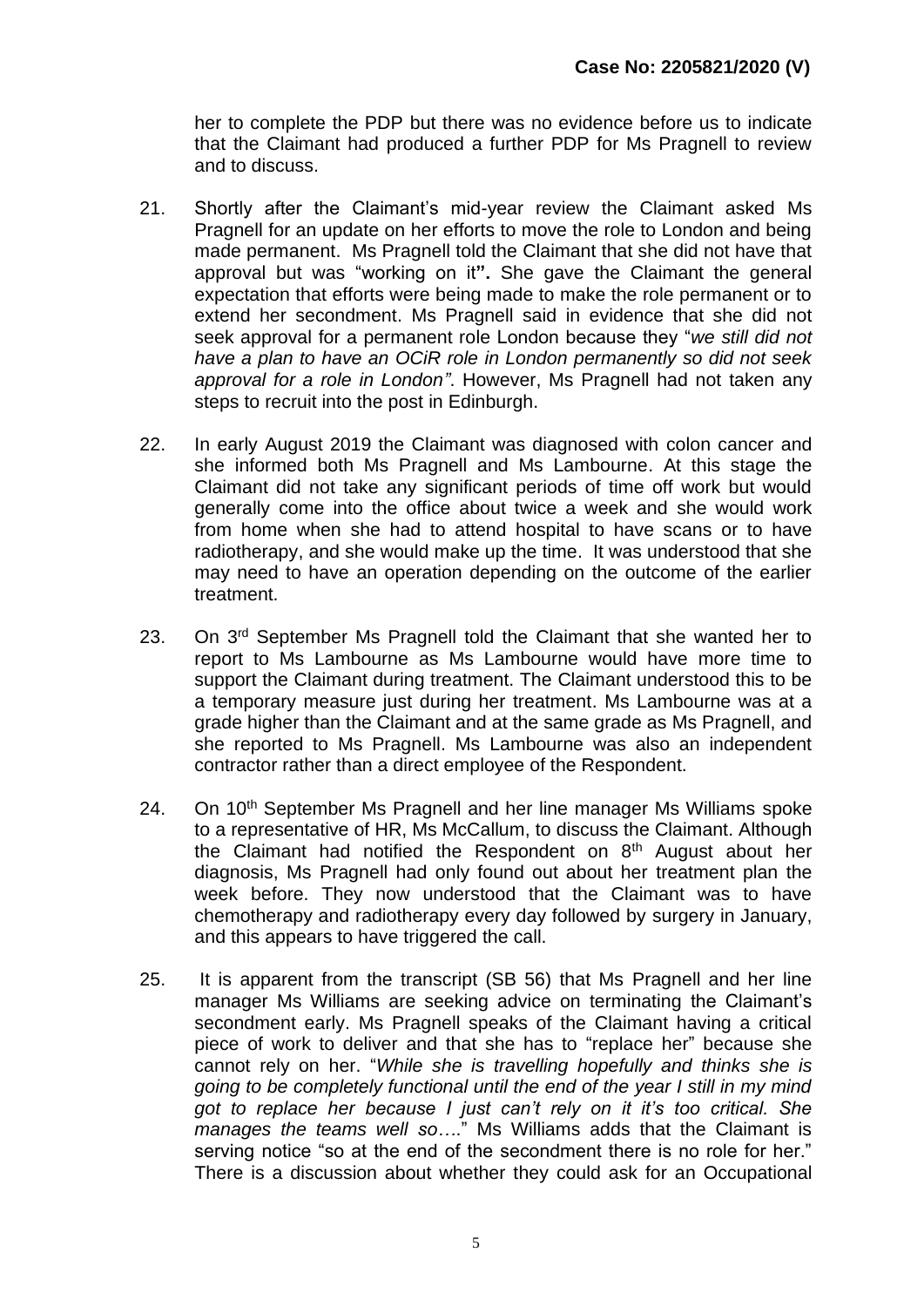Health appointment to understand about the Claimant's prognosis and treatment. Ms Pragnell is concerned. She notes that the Claimant is "*really very valuable in her subject area"*, that while she does not want to stress the Claimant out "*purely selfishly really really I've just got a lot to deliver, and I need to deliver it."* Ms Williams asks about options around terminating the secondment early. Despite the various supportive emails sent to the Claimant at the time it is apparent at this stage that Ms Pragnell and Ms Williams are seeking authority to terminate the Claimant's employment because she is likely to be absent from work for a period of time. We note that Ms Pragnell's witness statement, prepared before the transcript was disclosed, makes no mention of that aspect of the discussion, and suggests that the call with HR was to "discuss the support we were putting in place for Adeline." That was not the purpose of the call.

- 26. In the event no action was taken to terminate the Claimant's secondment early. In fact, the Claimant did not take any time off, largely working from home on the days when she had hospital appointments and dialing into Monday morning team calls. The Claimant had a telephone call with occupational health on 3rd October and OH recommended some temporary adjustments to manage her symptoms including a reduced workload, supportive management, flexibility with working hours and an allocated desk. There is no evidence of any follow-up with the Claimant following the OH report.
- 27. During that autumn the Claimant's brother and mother were also diagnosed with cancer and, in the Claimant's mother's case, this was diagnosed as terminal.
- 28. The team had weekly Monday morning meetings which the Claimant had continued to attend during her treatment by dialing in from home. On 28<sup>th</sup> October, which was the Claimant's first Monday in the office following her chemotherapy and radiotherapy treatment, she attended the routine Monday team meeting but was told by Ms Pragnell in front of others that she was not needed - and that she was being given back "an hour of her day". The Claimant felt surprised and humiliated by this statement. (417). The Claimant asked for a one-to-one with Ms Lambourne to query her reporting line, saying that she had understood that the change to Ms Lambourne was temporary. However, Ms Lambourne told the Claimant that the change in reporting line was permanent. The Claimant told Ms Lambourne that she viewed it as a demotion.
- 29. The Respondent's case is that Ms Pragnell told the Claimant that she was not needed because the meeting was for Ms Pragnell's direct reports and, the Claimant was no longer a direct report of Ms Pragnell. The Respondent also contends that this was a supportive measure, designed to reduce the Claimant workload but we do not accept this*.* As to the change of line manager the Claimant had been attending Monday meetings remotely since the change of line manager in early September. Secondly If the Respondent was simply seeking to reduce the Claimant's workload as a supportive measure, then the first step would have been to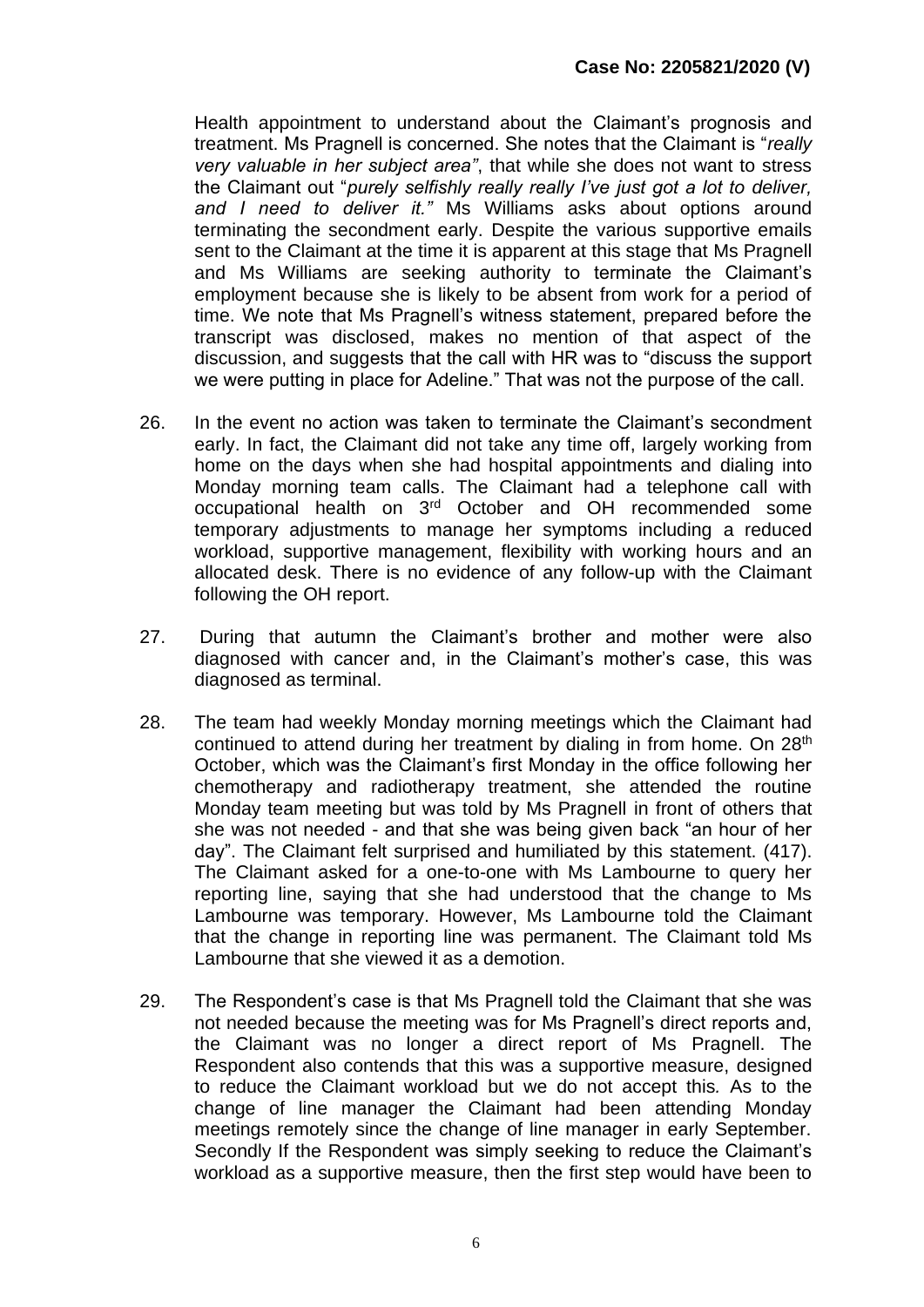have discussed this with the Claimant in advance and sought her views as to whether or not she should attend. We also note that Ms Lambourne was not employed directly by the Respondent but was an independent contractor and so, as she told the Tribunal, it was for Ms Pragnell and not for her to seek any relevant advice and authorisations from HR.

- 30. The Tribunal does not accept that the change in manager was a de facto demotion, given that the Claimant retained her grade and salary. However, we do accept that it was unfavourable treatment. We consider that an employee who is asked to report to a manager at a lower point in the management hierarchy than the manager to whom she has previously reported would reasonably regard that as reducing their influence, especially when that individual is not directly employed by the Respondent.
- 31. The Respondent accepts that the work that the Claimant was doing remained. In October the Respondent had recruited Deloitte LLP at considerable cost to help the Respondent complete some OCiR work, given impending deadlines.
- 32. The Claimant and Ms Pragnell met in November. Ms Pragnell told the Claimant that she wanted to extend the Claimant's secondment to allow her time to recover from surgery and that she would explore this with HR. The Claimant was aware that the extension to her secondment was not guaranteed, but Ms Pragnell encouraged her to believe that there was a good chance of an extension.
- 33. It is surprising that even at this late stage Ms Pragnell had not discussed with the Claimant her options if the secondment was not extended. Ms Pragnell says that she did not ever seek to make the role permanent because she did not require the role in London or at her salary and did not have any business justification for a London role. She knew it would be rejected. However, we do not accept this. If that was the case, she would have told the Claimant. Ms Pragnell accepts that she had never asked the Claimant her views on applying for the permanent position, whether she would be prepared to accept a role in Edinburgh or a lower salary. We conclude that this must be because until the Claimant's diagnosis she thought it remained possible that the Claimant could be extended or made permanent in the role.
- 34. On 10 December 2019 Ms Pragnell told the Claimant that she would not be given a year end performance review because she had better things to concentrate on. The Claimant considers that this was unfavourable treatment related to her cancer. The Respondent accepts that the decision was taken because the Claimant had cancer but says it was not unfavourable treatment and was a supportive measure. Ms Pragnell says it was not unfavourable to the Claimant because "it would not have been an easy conversation" and that there were performance issues. Ms Pragnell sought advice from HR as to the need to have a year end review noting that she would have some challenging messages to give the Claimant and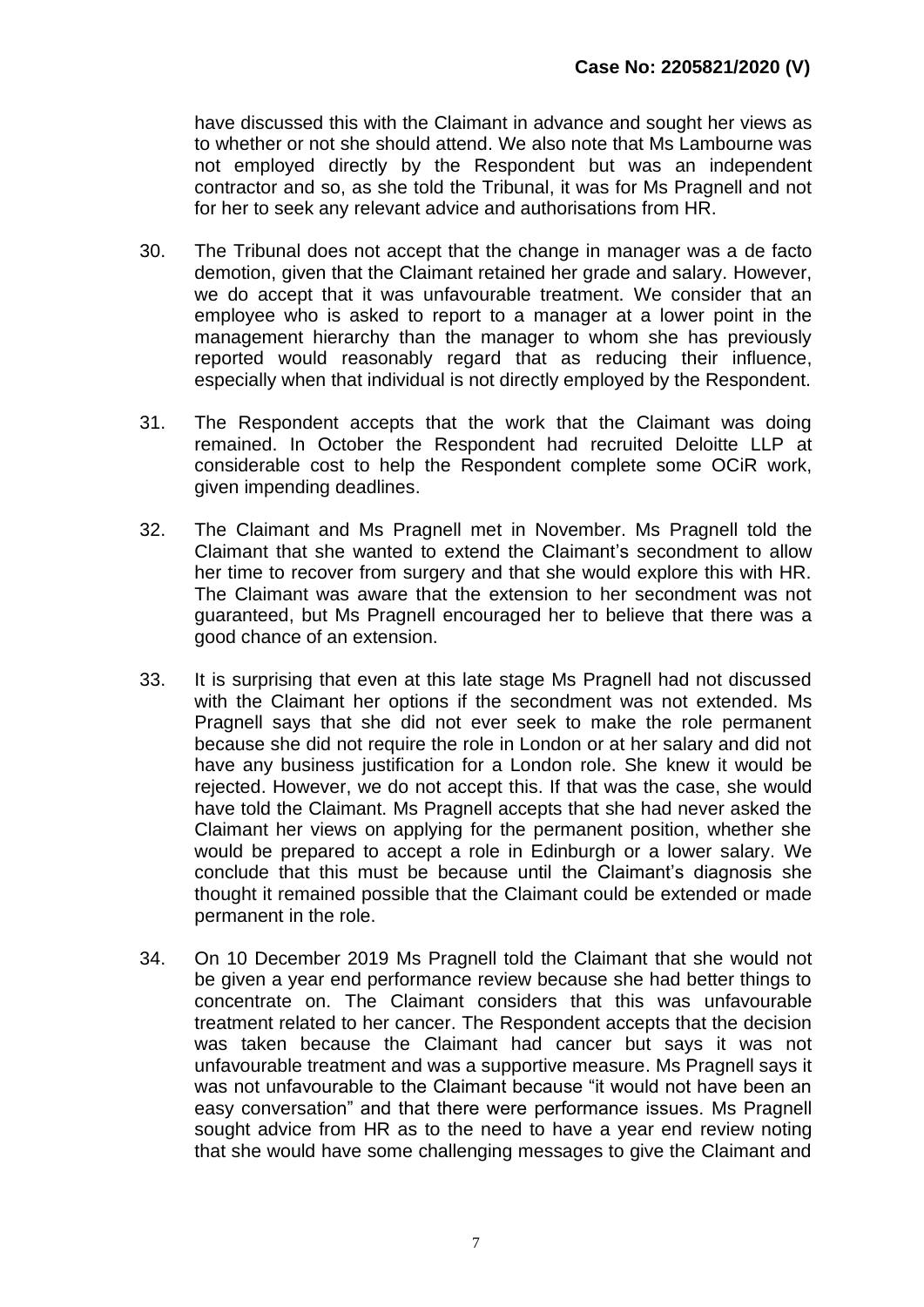that it all "seemed completely irrelevant". HR advised that that would be OK, with the Claimant's agreement.

- 35. In a subsequent conversation with Ms Lambourne the Claimant said that if she wasn't having a year end review, she should get a 4 rating. If a review is not held then the practice of the bank is for an employee to default to the previous rating. Ms Lambourne responded to the Claimant that the reason she wasn't having a year end review was because it would be a "bad number". The Claimant says that she understood that to mean that she would have got a 2, while Ms Lambourne says that she said this in response to the Claimant saying that she would get a 4 and that what she meant was that the Claimant would have got a 3.
- 36. We are satisfied that the Respondent treated the Claimant unfavourably by not giving her a year end review. First, it would not be realistic to say that the Claimant agreed. We accept that it was put to her as a statement rather than a question – and while the Claimant did not object, she was not asked openly if she would be happy without a review. Secondly it should have been made clear to the Claimant what the consequences, in terms of bonus and rating, were for her in not having a review. In fact, in the event, the Claimant was given a 3 rating by default, as this had been the rating given to her at the midyear performance review.
- 37. We also accept that when Ms Lambourne told the Claimant that she would have got "a bad number" this was also unfavourable treatment. The Respondent's case has always been that the majority of the Respondent employees are given a 3, and that 3 is a good rather than a bad rating. If Ms Lambourne told the Claimant she would have got a bad number this could only have meant a 2.
- 38. In January 2020 the Claimant spoke to a colleague Ms Baliga. The Claimant told Ms Baliga that she was at risk of redundancy and asked whether she should apply for roles in her team. It is the Claimant's case that Ms Baliga told her that she should not apply for the roles and that she should concentrate on getting better. Ms Baliga denies this. She says that while she was concerned for the Claimant's health, she did not tell her that she should not be looking at other roles. On the balance of probabilities, we prefer the evidence of Ms Baliga.
- 39. The Claimant also complains that she had been shut out of, and kept in the dark about, recruitment for 2 OCiR analyst roles, and that unbeknown to her in January Ms Lambourne and Ms Pragnell had been recruiting for a role which should have reported to her. Ms Lambourne says that the Claimant was aware that they were recruiting for these roles, and that she had told the Claimant that she would deal with it. She had done so in an effort to be supportive and to reduce the Claimant's workload (although she did not recall if she told the Claimant that this was the reason that she was dealing with it.).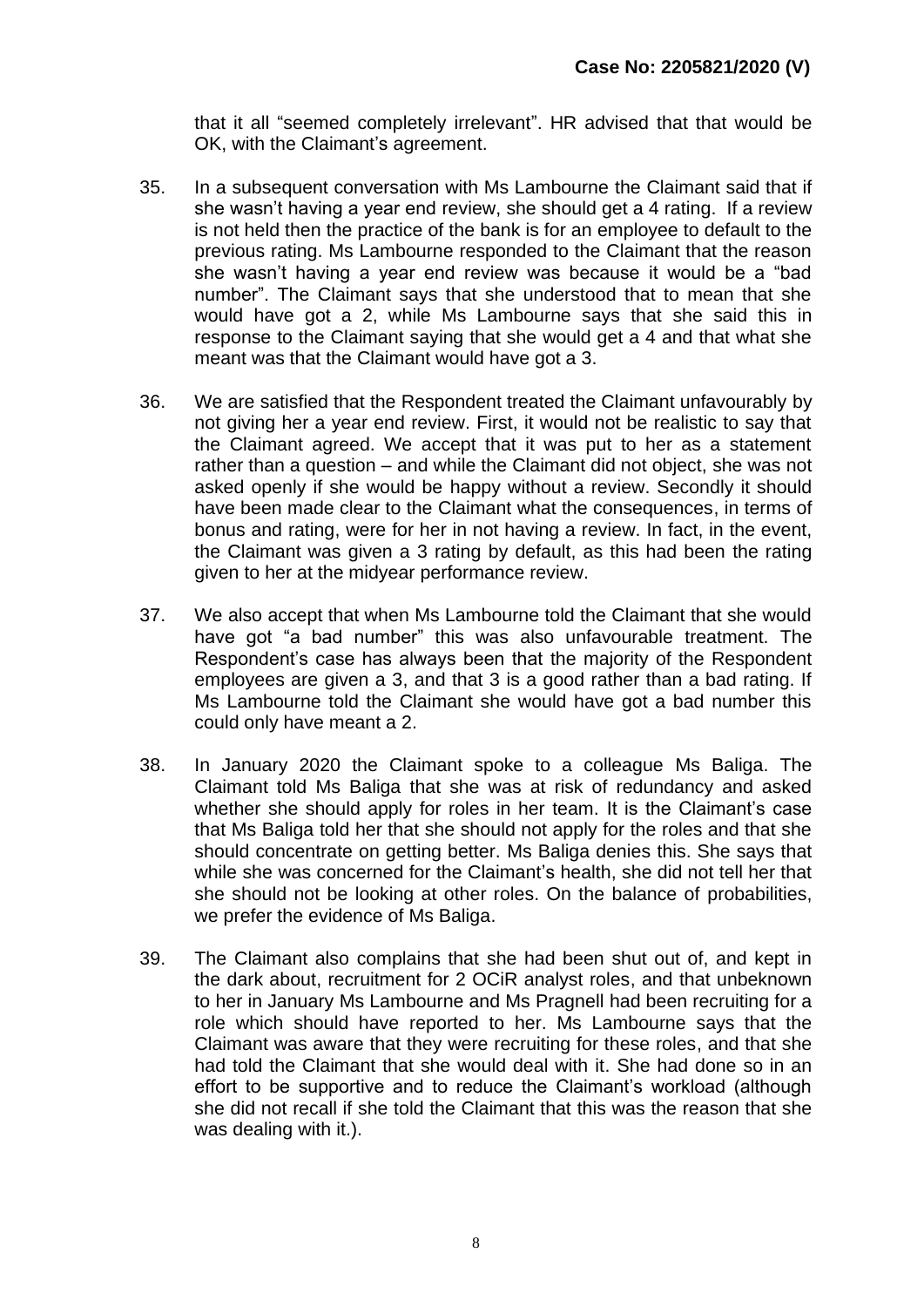- 40. We do not accept that the Claimant was kept in the dark about recruitment for these roles. In an email of 31 October 2019 (SB55) Ms Lambourne forwarded the Claimant an email from a potential candidate who had been looking at the job advert for the OCiR Analyst role, to ask the Claimant if she knew him. This clearly suggests that the Claimant was aware of the recruitment. The interviews then took place in January and February at a time when the Claimant was about to go into or was in hospital.
- 41. On 10<sup>th</sup> February the Claimant met with Ms Pragnell to update her on her diagnosis and treatment plan. She told Ms Pragnell that surgery had been recommended for February or March and, given that she would need 4 - 8 weeks time off work and possibly more, she was worried that she would not be successful in getting another job within the Respondent. The Claimant asked formally for an extension to her secondment as a "reasonable adjustment" under the Equality Act. Ms Pragnell told the Claimant that she should not be looking for other roles; that it was "ridiculous", and she would talk to HR and request an extension."
- 42. Ms Pragnell met with HR on  $11<sup>th</sup>$  February to discuss the Claimant though there are no notes (576). The Claimant's surgery was fixed for  $26<sup>th</sup>$ February 2020
- 43. On 14 February Ms Pragnell told the Claimant that she would not be given a salary increase and that her bonus would be £3500. This was the lowest bonus she had ever received with the bank. The Claimant's direct report Ms Levitson was given a pay rise of £1,850 and £4,000 bonus.
- 44. On 17<sup>th</sup> February Ms Khan of HR Policy emailed Ms Williams following their meeting on 11<sup>th</sup> February and said that the options were limited. (575) "The softer approach would be to consider extending secondment accommodating sickness and taught treatment ends" or no extension "as you have set clear expectations that the end of March is the end date, and the role is no longer required." She advised that ultimately "it has to be a business decision."
- 45. The role that is being referred to here appears to be the Claimant's role as head of OCiR. However, the role and the work did still exist. We conclude that the business (Ms Pragnell and Ms Williams) had by then decided that the Claimant would not be returning to her role after her sick leave. Thus, the understanding by all is that the extension is being sought on compassionate grounds only and while she is ill; and that the business was not seeking to confirm her post or to extend her secondment once she was back at work. We infer that this was a decision taken on or around the 10<sup>th</sup> September once the Claimant's treatment plan was known.
- 46. On 20<sup>th</sup> February the Claimant met Ms Pragnell again. By this time the Claimant had a date for her surgery. She said that that she would need sometime off before the surgery to prep, and then after the surgery she would need a minimum of 8 weeks off work. If the results were good and she didn't need any further chemotherapy, there would be reversal surgery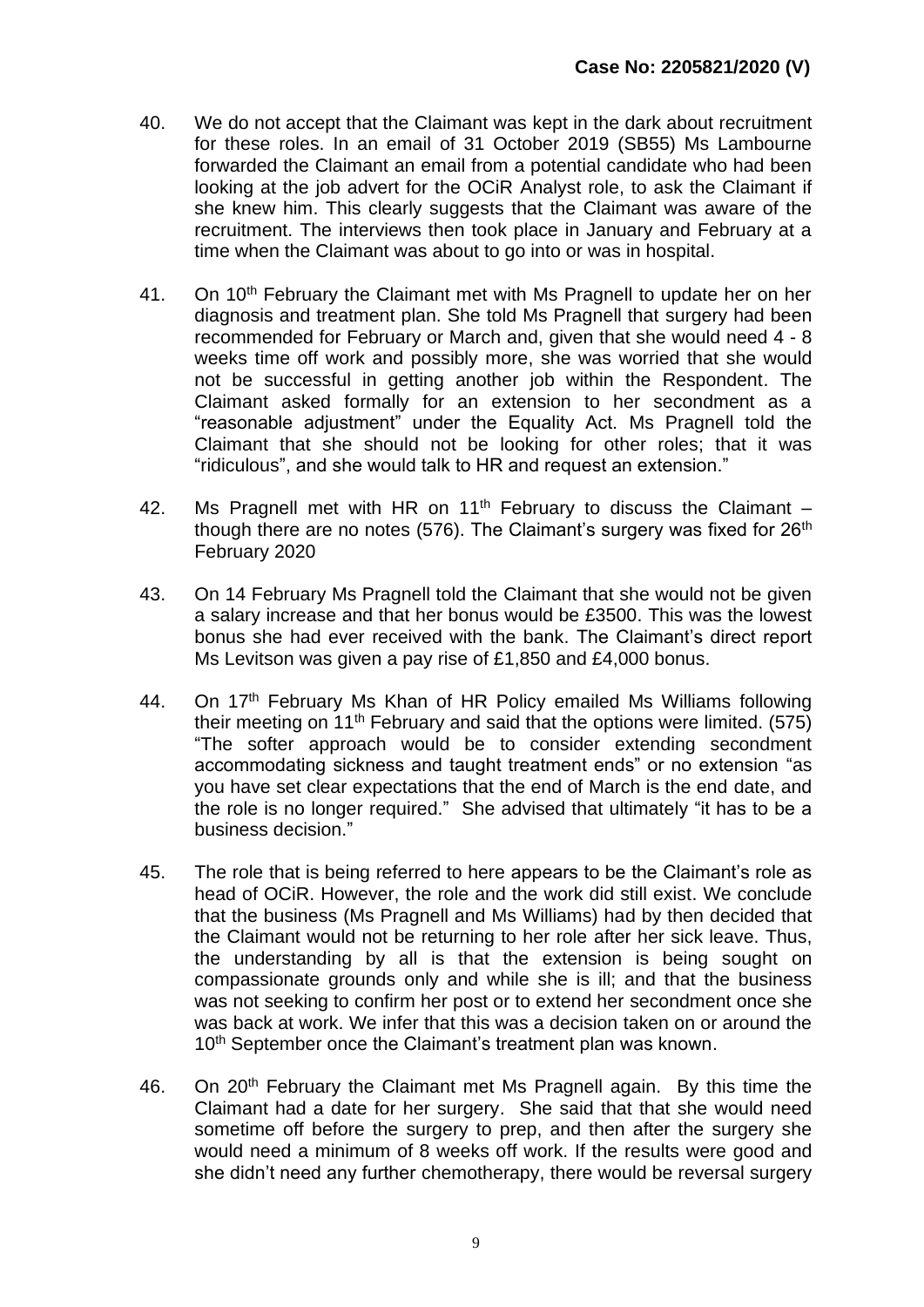for a stoma requiring 2 to 4 weeks in hospital. If the Claimant did require chemotherapy and she might need some 6 months off work (SB 46). Ms Pragnell told the Claimant that the secondment application was in hand and that while she had not heard from HR she had "no reason to believe it won't all be fine". Ms Pragnell accepts that she did think the secondment would be extended "by 6, 9, 12 months, I can't recall." What she did not make clear to the Claimant is that she was pushing for an extension on compassionate grounds only.

- 47. In evidence Ms Pragnell was unclear about exactly what was being sought from HR. There is no clear single document sent to HR which outlines what she is seeking approval for or why. The notes of the  $11<sup>th</sup>$  February meeting, if there were any, were not produced. An email from Ms Morgan (585) records that Ms Pragnell and Ms Williams had asked HR for approval for a year's extension which they would then manage on a 12 week rolling basis *"i.e., tell AW that she has an extension of 12 weeks and then review as to whether she was still undergoing treatment and then extend if she was".*
- 48. However, the email trail above leads us to conclude that what Ms Williams and Ms Pragnell were seeking was an extension on compassionate grounds only, and that they did not wish, or make a business case for, the Claimant to return to the role at the end of her treatment. It is notable that neither Ms Pragnell nor Ms Willimas made it clear to HR that the role and the work was still there*.* Ms Morgan's email continues that the extension request *"carries a lot of risk, as the business would be making a judgment as to whether she's still sick which doesn't feel right and sets an expectation that the 12 weeks keep rolling."* Ms Morgan of HR recommends a 6-month extension to enable her to have her operation and recover on the Bank's healthcare but that "*the risk of course is that the operation itself is successful and she doesn't need any follow-up treatment, or the follow-up treatment can be done on the NHS."* In other words, there was a risk that the Claimant would be able to return to work. In a subsequent email Ms Morgan notes her understanding that the business had asked "if they can extend her exit to help with her health." (581).
- 49. Ms Pragnell went on holiday on  $21^{st}$  February. In the week that she was away there was some intense email exchange between the various members of HR as to whether or not there could be an extension to the Claimant secondment on compassionate grounds. Ms Morgan recommended a 6-month extension, an approach which was initially supported by Ms Steele (584). However, Ms Turkington was not supportive. She said she would not support an open-ended obligation if it meant retaining a person in employment for a further 6 months "when there is no role there" (583).
- 50. There was considerable correspondence between Ms Williams and HR, and between various members of HR in which permission was sought to extend the Claimant's secondment. In the week commencing  $21^{st}$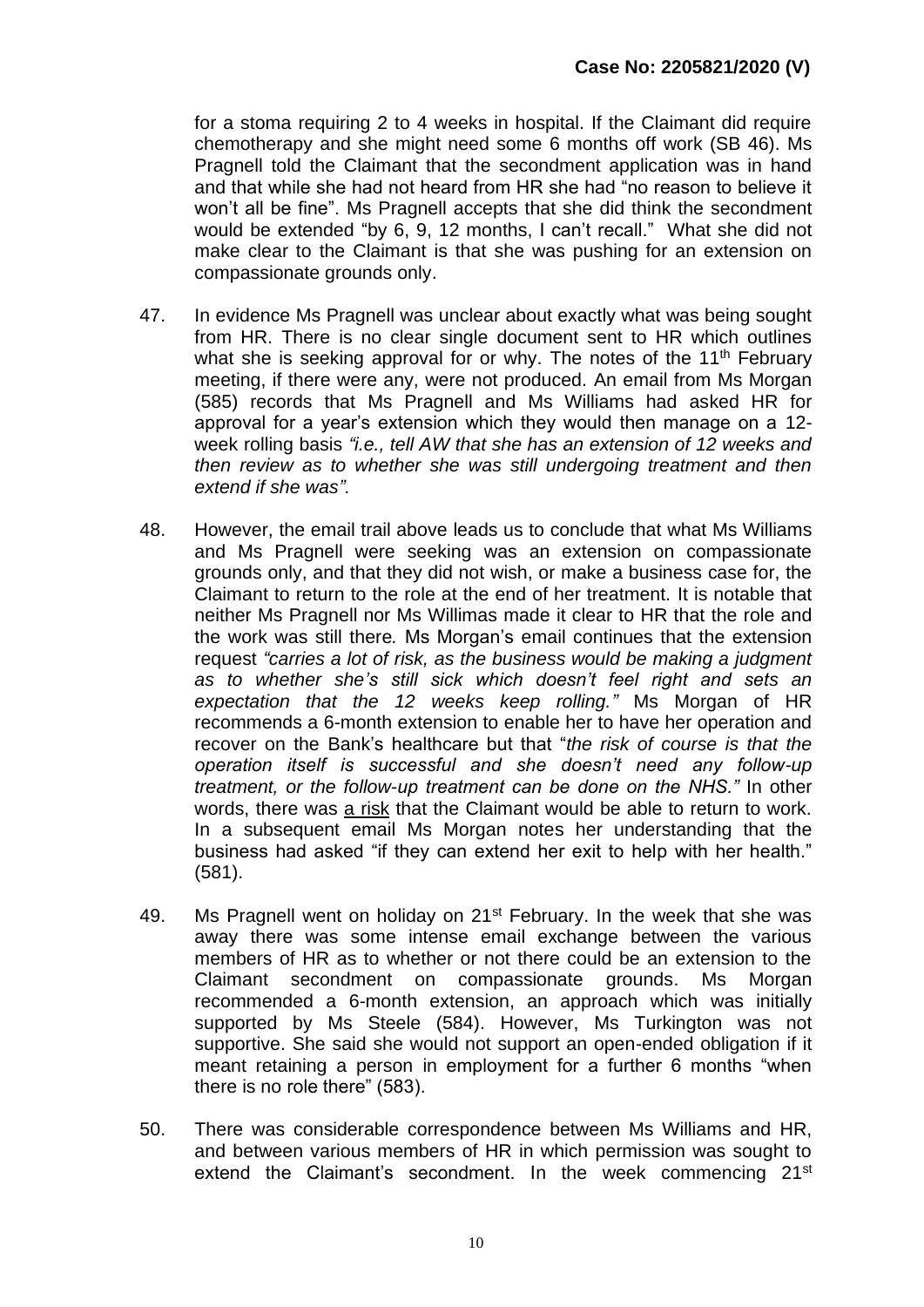February. In all of those discussions the extension is being discussed as an extension on purely compassionate grounds - and also because (i) the Claimant had been given an expectation of an extension and (ii) because she had referred to the bank's duty of care.

- 51. HR understood that there was no role for the Claimant following the end of her secondment and that "the work had gone" (662) and that it was not expected that she would ever come back to work (603). This was plainly poor information, which must have been provided by the business, as the Claimant's role had not disappeared although her secondment was coming to an end.
- 52. In the end Ms Highway HR director reluctantly authorised a one-month extension "purely out of concern for well-being for the individual given the way it appears it has been managed." She was evidentially angry that it appeared that expectations had been set with the Claimant that there would be an extension.
- 53. The Claimant was notified on 28<sup>th</sup> February 2020 that the Respondent had agreed a one-month extension and her employment would terminate on 4 April 2020. This was confirmed in writing on 5<sup>th</sup> March (625).
- 54. The business, Ms Pragnell Ms Williams and Mr Quaid, considered that this was not the right decision. When Ms Pragnell returned from holiday she met with HR to explore the decision. Ms Steele referred to the Respondent policy of not extending secondments beyond 12 months and to the fact that that the work had gone and there was no commercial reason to extend. Ms Pragnell said that she had not been given the context to come up with options e.g., looking to see if the role could be signed off as a London headcount (rather than Edinburgh) – although she recognised she may have not got to a different outcome. (662). The tribunal was surprised that Ms Pragnell appeared not to have understood that she could have initiated a discussion about signing off the role as London headcount much earlier in the year.
- 55. On 11 March 2020 the Claimant emailed the Chief Executive Ms Rose and asked for her to intervene to extend her secondment beyond the 4 weeks that had been granted. A short briefing note was provided to Ms Rose who refused the request some 14 minutes later saying only "no-- stick to advice by HR". A letter was sent to the Claimant on 13<sup>th</sup> March to inform her of Ms Rose's decision.

#### Alternative employment

56. Once the Claimant was told that her employment would come to an end on 4 April 2020, and while she was recuperating from her operation, she began to look for other roles. On  $6<sup>th</sup>$  March the Claimant asked Ms Lambourne about the possibility of applying for a vacant role of Business Leader for Continuity of Financial Contracts in Resolution. Ms Lambourne told the Claimant that she was welcome to apply but she did not have the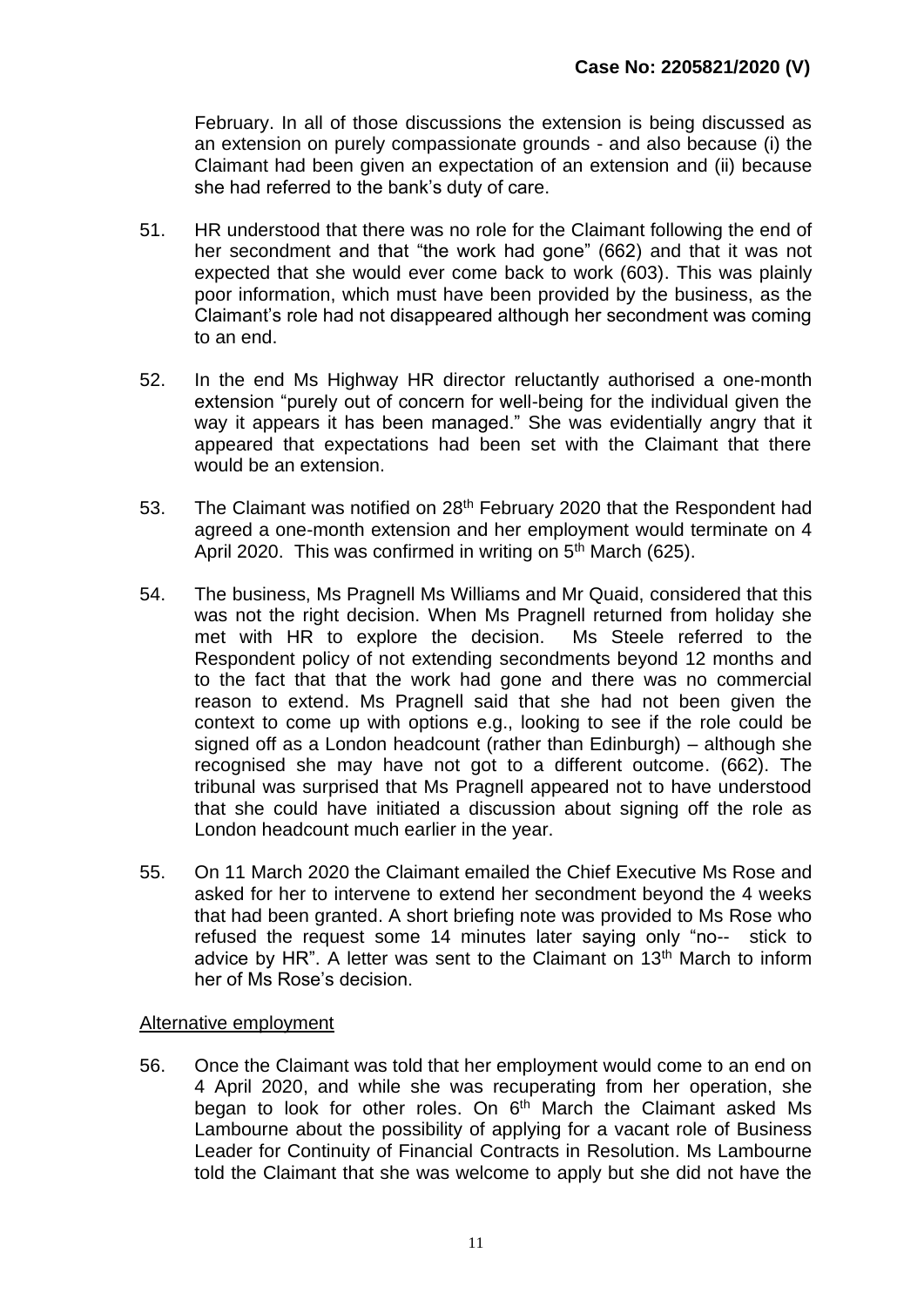necessary skills for the role. We accept Ms Lambourne's evidence that this particular role required deep technical knowledge which the Claimant did not have.

- 57. The Claimant spent much of her sick leave applying for jobs within the Bank and a list of those applications appears at paragraph 219 of her witness statement. We looked at each of these roles during the course of the Claimant's cross examination and we accept the Respondent's position that the Claimant did not meet the essential requirements of any of those roles.
- 58. The Claimant's employment with the bank terminated on 4 April 2020. She received an enhanced redundancy payment.
- 59. After the Claimant had left, in late April 2020, the Respondent applied for approval for the replacement to the Claimant's role. The job title was to be OCiR Manager rather than Head of OCiR, and was to be based in Edinburgh. Mr Jetuah was hired into that role on a permanent contract on a salary of 62,840 and began in the role in August 2020. Due to the pandemic he worked in that role from home at all times until he left the Respondent in June 2021.
- 60. Extensive submissions were made on the facts and on the law in writing and orally which we do not repeat here.

## **The law**

Unfair dismissal

- 61. Section 94 of the Employment Rights Act 1996 provides that it is for the Respondent to show that the reason for the Claimant's dismissal is a potentially fair reason for dismissal within the terms of section 98(1) and (2). In this case the Respondent submits that the reason for the Claimant's dismissal was redundancy or, in the alternative, some other substantial reason.
- 62. If the Respondent can establish that the principal reason for the Claimant's dismissal was a potentially fair reason, then the Tribunal will go on to consider whether the dismissal was fair or unfair within the terms of section 98(4). The answer to this question "depends on whether in the circumstances (including the size and administrative resources of the employers undertaking) the employer acted reasonably or unreasonably in treating it as a sufficient reason for dismissal and shall be determined in accordance with equity and the substantial merits of the case."
- 63. Section 139(1)(b) of the ERA provides that an employee shall be taken to be dismissed by reason of redundancy if the dismissal is wholly or mainly attributable to the fact that the requirements of the business for employees to carry out work of a particular kind, or to carry out work of a particular kind in the place where the employee was employed by the employer, have ceased or diminished or are expected to cease or diminish."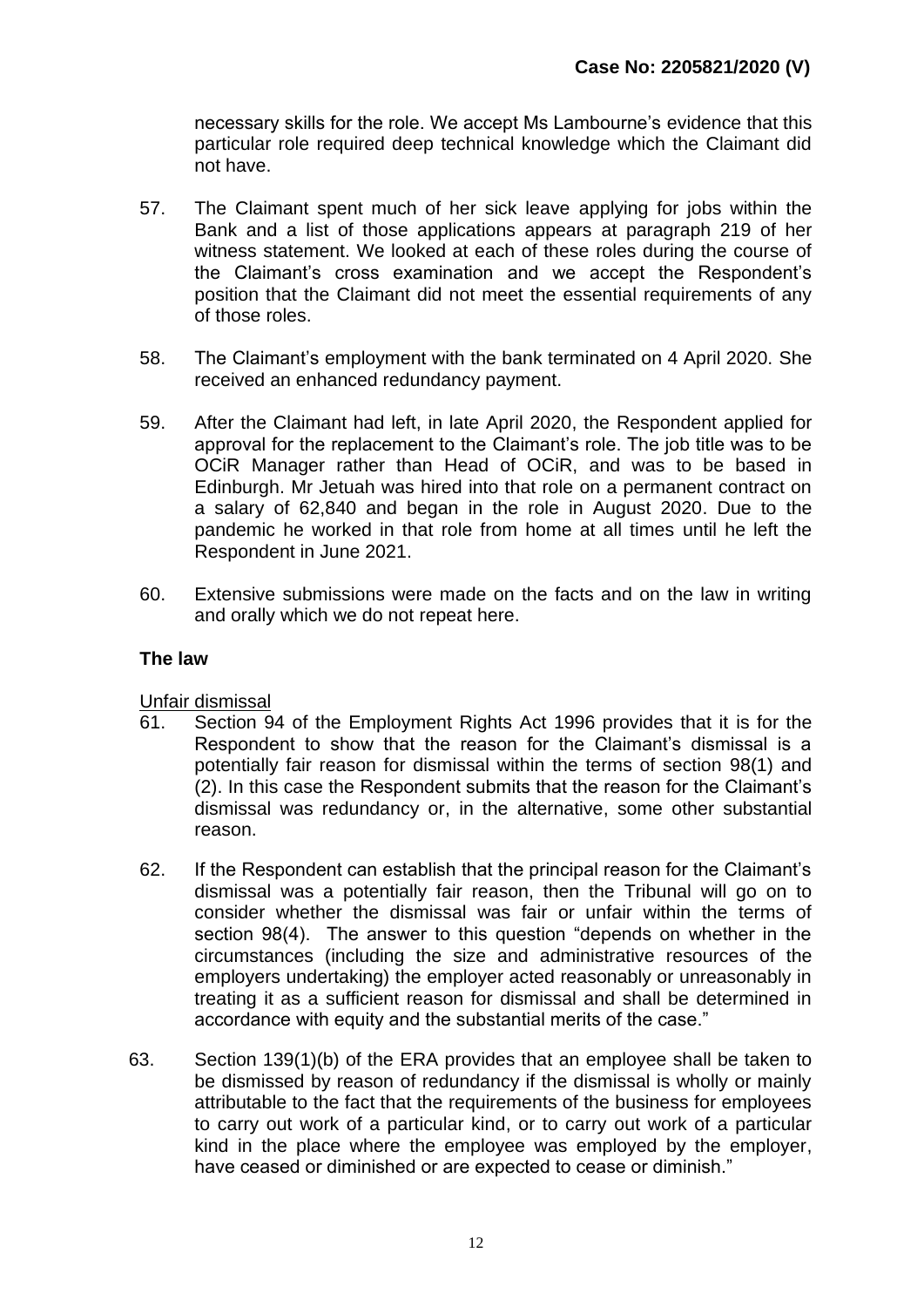64. In considering reasonableness in cases of redundancy, an employer will not normally have acted reasonably unless it warns and consults employees affected and takes reasonable steps to find another role for that employee. Equally in considering reasonableness it is not for the tribunal to substitute its own view for that of the employer, rather the tribunal has to determine whether the decision of the employer fell within the range of reasonable responses for a reasonable employer to take.

#### Disability discrimination

65. Time limits Section 123 of the Equality Act 2010 provides that (subject to extensions to allow for early conciliation), complaints of discrimination may not be brought after the end of –

"(a) the period of three months starting with the date of the act to which the complaint relates, or (b) such other period as the Tribunal thinks just and equitable. of."

- 66. Section 123 (3) provides that conduct extending over a period is to be treated as done at the end of the period and failure to do something is to be treated as occurring when the person in question decided on it. Section 123 (4) further provides that in the absence of evidence to the contrary a person is to be taken to decide on a failure to do something when he does an act inconsistent with the doing of it or on the expiry of the period in which the person might reasonably have been expected to do it.
- 67. Section 15 of the Equality Act 2010 provides that

(1) A person (A) discriminates against a disabled person (B) if—

(a) A treats B unfavourably because of something arising in consequence of B's disability, and

(b) A cannot show that the treatment is a proportionate means of achieving a legitimate aim.

(2) Subsection (1) does not apply if A shows that A did not know, and could not reasonably have been expected to know, that B had the disability.

#### 68. In Psainer v NHS England 2016 IRLR 170 EAT Simler J said

"A *Tribunal must first identify whether there was unfavourable treatment and by whom. No question of comparison arises. The Tribunal must determine what caused the impugned treatment, or what was the reason for It. The focus at this stage is on the mind of A. An examination of the conscious or unconscious thought processes of A is likely to be required. The something that causes the unfavourable treatment need not be the main or sole reason, but must have a significant (or more then trivial) influence of the*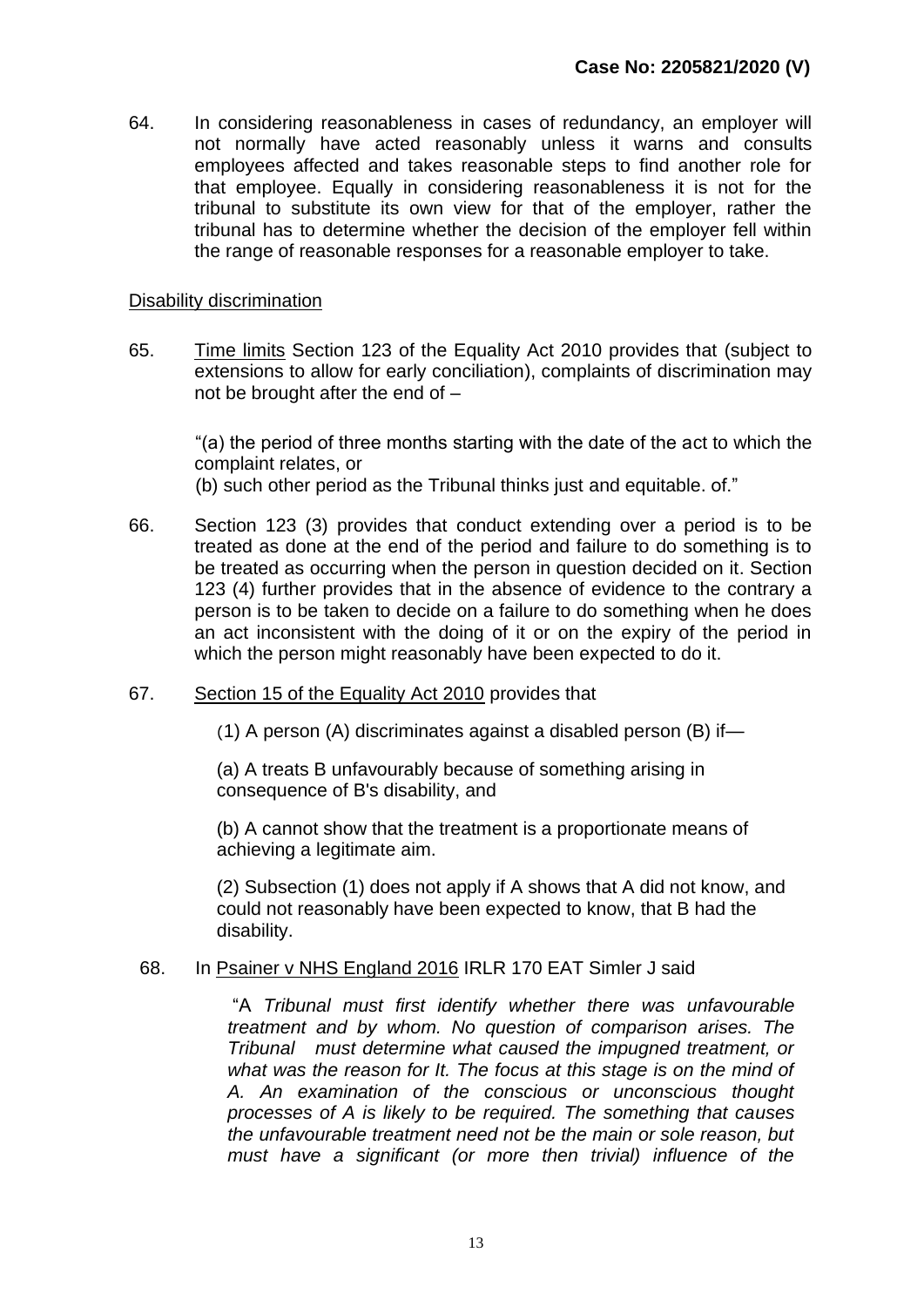*unfavourable treatment and so be an effective reason or cause for* it."

- 69. Section 39(5) of the Equality Act 2010 imposes a duty to make reasonable adjustments on an employer. Section 20 provides that where a provision, criterion or practice (a PCP) applied by or on behalf of an employer, places the disabled person concerned at a substantial disadvantage in comparison with persons who are not disabled, it is the duty of the employer to take such steps as it is reasonable to have to take in order to avoid the disadvantage.
- 70. Section 21 of the Equality Act provides that an employer discriminates against a disabled person if it fails to comply with a duty to make reasonable adjustments. This duty necessarily involves the disabled person being more favourably treated than in recognition of their special needs.
- 71. The Code of Practice on Employment 2011 (chapter 6) gives guidance in determining whether it is reasonable for employers to have to take a particular step to comply with a duty to make adjustments. What is a reasonable step for an employer to take will depend on the circumstances of the particular case*.*
- 72. The tribunal must identify:
	- a. the PCP applied by or on behalf of the employer, or the physical feature of premises occupied by the employer.
	- b. the identity of non-disabled comparators (where appropriate), and
	- c. the nature and extent of the substantial disadvantage suffered by the claimant.
- 73. The test of reasonableness imports an objective standard. The Tribunal must examine the issue not just from the perspective of the Claimant but also take into account wider implications including the operational objectives of the employer.

Indirect discrimination

- 74. Section 19 of the Equality Act 2010, provides that:
	- (1) A person (A) discriminates against another person (B) if A applies to B a provision, criterion or practice which is discriminatory in relation to a protected characteristic of B's
	- (2) For the purposes of subsection (1), a provision, criterion or practice is discriminatory in relation to a protected characteristic of B's if: (a) A applies, or would apply, it to persons with whom B does not hare the characteristic, (b) it puts, or would put, persons with whom B shares the characteristic at a particular disadvantage, when compared with persons with whom B does not share it,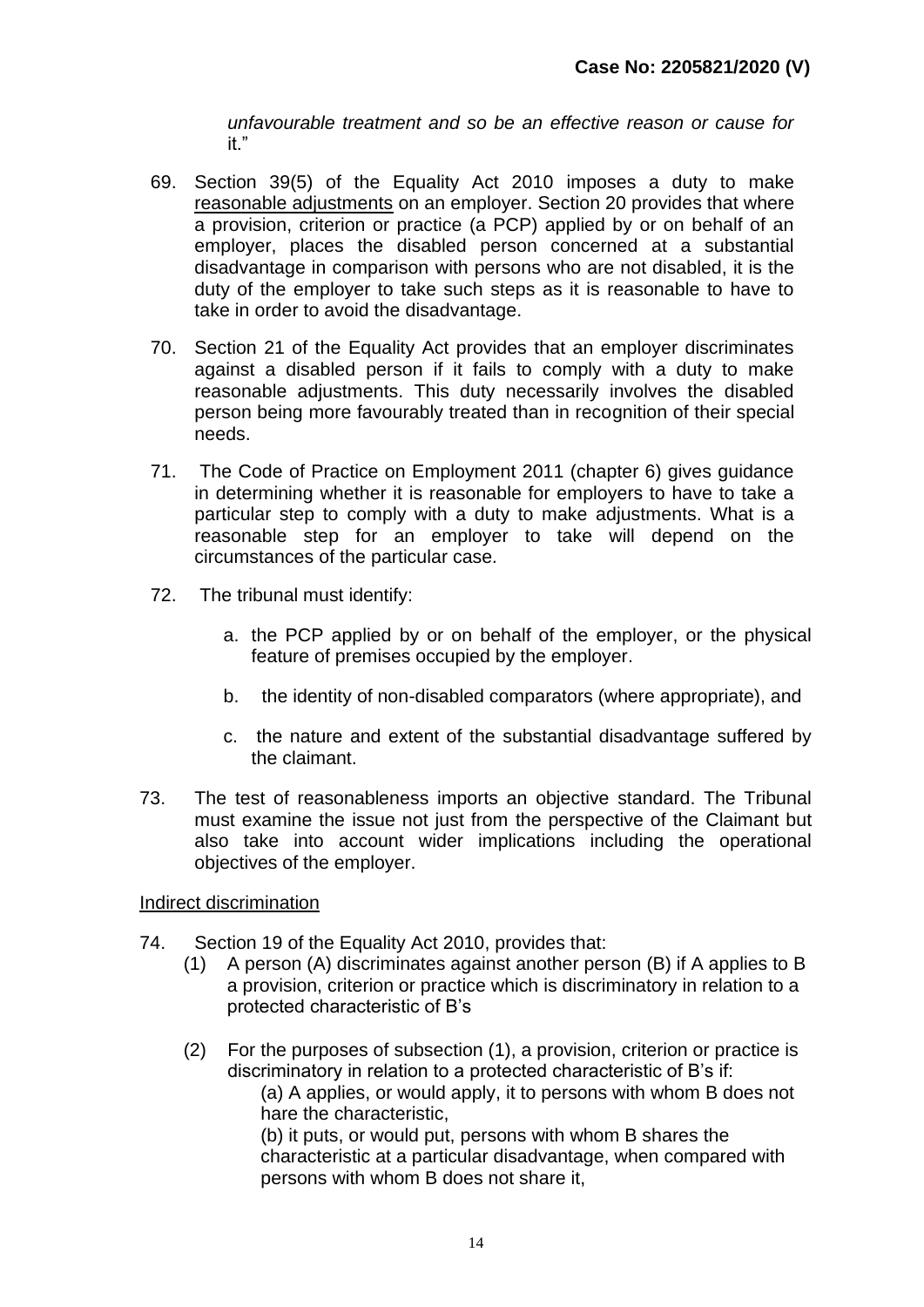(c) it puts, or would put, B at that disadvantage, and (d) A cannot show it to be a proportionate means of achieving a legitimate aim.

All four conditions in s.19(2) must be met before a successful claim for indirect discrimination can be established. That is, there must be a PCP which the employer applies or would apply to employees who do not share the protected characteristic of the claimant; that PCP must put people who share the claimant's protected characteristic at a particular disadvantage when compared with those who do not share that characteristic; the claimant must experience that particular disadvantage; and the employer must be unable to show that the PCP is justified as a proportionate means of achieving a legitimate aim.

75. The burden of proof is set out at Section 136. It is for the Claimant to prove the primary facts from which a reasonable Tribunal could properly conclude from all the evidence before it, in the absence of an adequate explanation, that there has been a contravention of the Equality Act. A mere feeling that there has been unlawful discrimination is not enough. Once the Claimant has shown these primary facts then the burden shifts to the Respondent and discrimination is presumed unless the Respondent can show otherwise. If the tribunal is satisfied that the prohibited ground is one of the reasons for the treatment, that is sufficient to establish discrimination. It need not be the only or even the main reason. It is sufficient that it is significant in the sense of being more than trivial. Direct evidence of discrimination is rare, and tribunals may have to infer discrimination from all the material facts.

#### **Conclusions**

Discrimination arising from disability

- 76. As we have said, we do not accept that the Claimant was not performing in her role. The Claimant suggests that a number of matters set out in the list of issues amounted to unfavourable treatment because she had taken or would take time off again in the future for cancer treatment. It is not disputed that the fact that the Claimant had taken time off and would need to take time off again in the future were matters that arose from the Claimant's disability.
- 77. Key to our findings in this case is the transcript of the telephone call between Ms Pragnell, Ms Williams and Ms McCallum of HR (SB 56) which took place on 10<sup>th</sup> September, the week after the Claimant had notified the Respondent of her treatment plan. Ms Pragnell and Ms Williams are taking advice about terminating the Claimant's secondment early. There is direct evidence that Ms Pragnell and Ms Williams sought to take action against the Claimant because she was due to take time off for cancer treatment.
- 78. Our task was to decide whether or not the Respondent treated the Claimant unfavourably as alleged. If it did was that because the Claimant had taken or was going to take time off for cancer treatment? As is well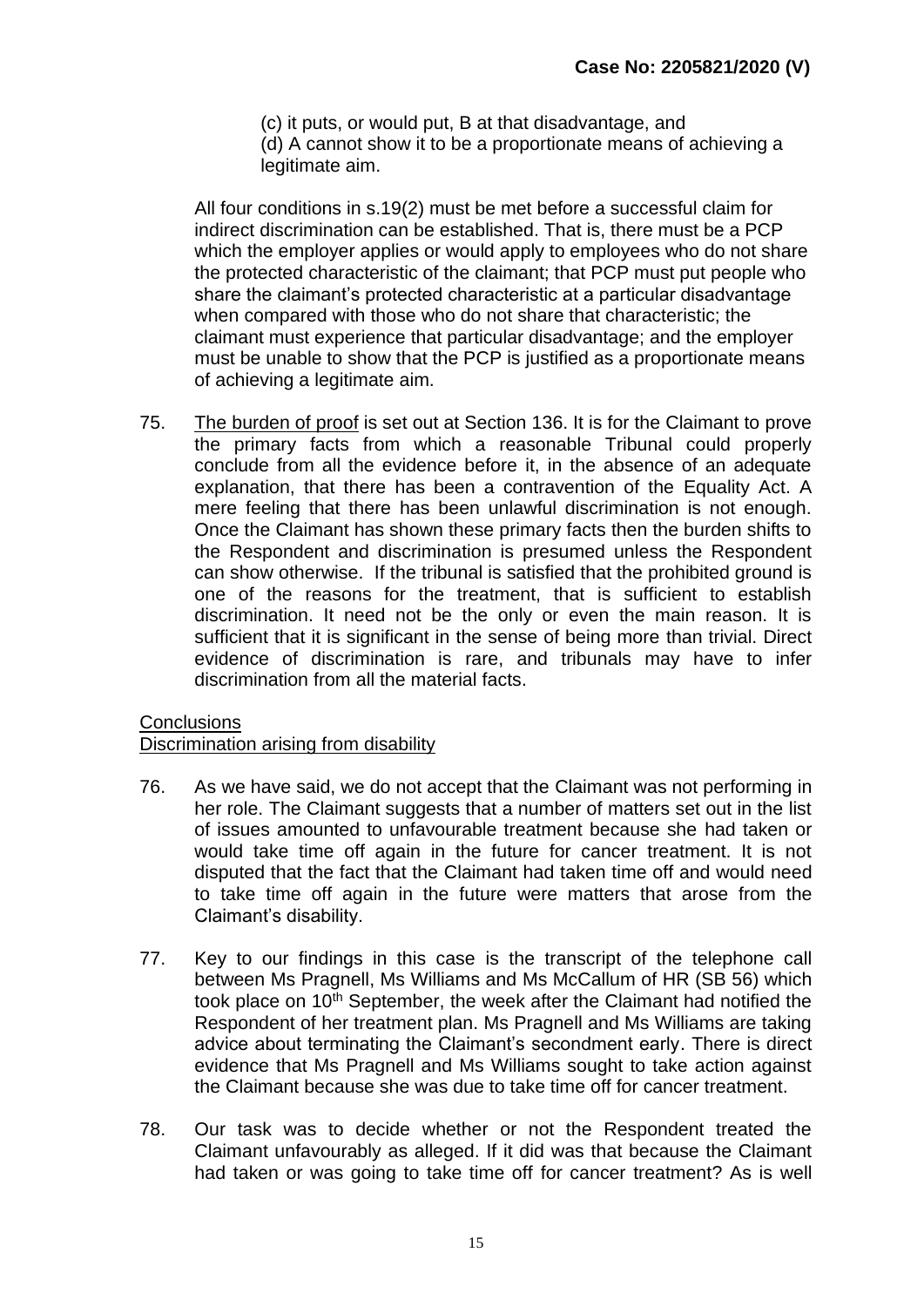known, this calls for consideration of the mental processes (conscious or subconscious) of the alleged discriminator, and that employers will very rarely admit to discriminatory reasons. Motives, per se, are irrelevant. The tribunal has to decide whether the Claimant's past or future absences were the cause of her treatment.

79. Proving and finding discrimination is always difficult because it involves making a finding about a person's state of mind and why he or she has acted in a certain way towards another, whether consciously or subconsciously and will in any event be determined to explain their reasons for what they have done in a way which does not involve discrimination. Discrimination may be inferred from all the material facts.

# Changing the Claimant reporting line

80. We are satisfied that the Respondent treated the Claimant unfavourably when Mary Pragnell changed the Claimant's reporting line to Ms Lambourne. Mr Crowe submits that this was not unfavourable treatment because it was intended to be supportive and simply brought forward a change that was in the pipeline in any event. Nonetheless, as Mr Gilroy submits, it is clear that her absence past or future was a substantial reason for the change in line manager at that time and that the Claimant could reasonably regard this as a detrimental change.

# Asking the Claimant to leave the Monday morning meeting

81. We are also satisfied that this was unfavourable treatment. As we have said, if Ms Pragnell had genuinely intended to support the Claimant, she should have discussed with her in advance how to do so. Ms Pragnell said that she wanted to give the Claimant an hour back, to that extent, even if it was true the reason for the treatment related to the Claimant's time off for cancer treatment.

#### Failure to complete the year end performance review

82. Mr Crow submits that this was not unfavourable treatment and that the reason why she was not given a year end review was because she would have to be given some challenging messages and because the Claimant had "more important things to think about". Ms Pragnell accepted in cross examination that the fact that the Claimant had cancer was a part of her thinking. In this case the motive may have been benign, but the consequence was unfavourable treatment because the Claimant had been or would be absent with cancer.

Failing to complete the PDP

83. As set out above we do not consider that the Respondent treated the Claimant unfavourably in this respect. It was the Claimant's responsibility to draft the PDP and if she had wanted Ms Pragnell to assist with that it was for her to take the initiative. Ms Pragnell had raised the issue at the mid-year review, but thereafter the Claimant had to take responsibility.

# Telling the Claimant she would get a bad number.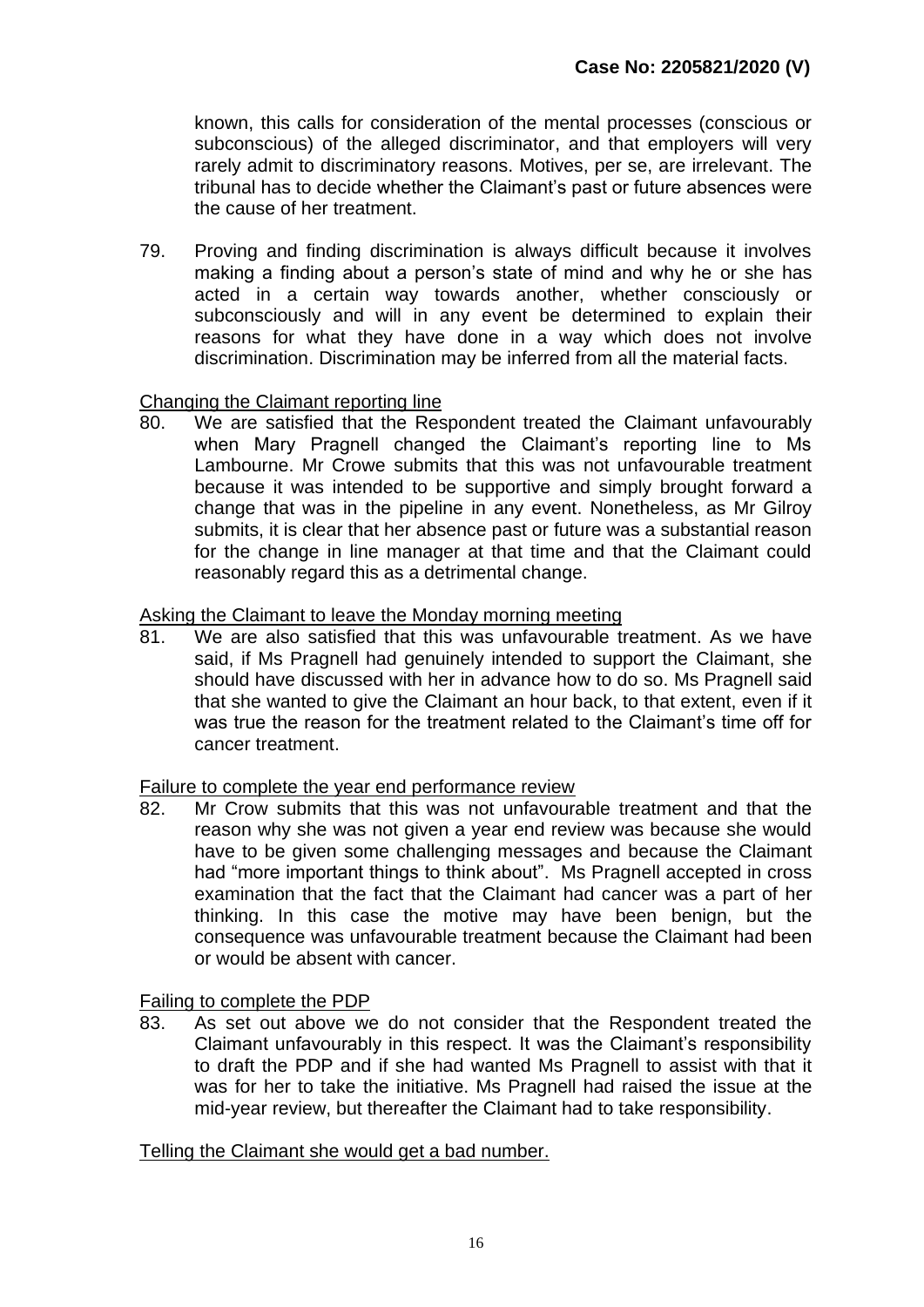84. Ms Lambourne says that the reason she told the Claimant that she would get a bad number was in response to the Claimant's suggestion that she would get a 4, and that she meant a 3. As a 3 is not a bad number, we conclude that she must have meant a 2 as the Claimant understood. While this was an unhelpful and unnecessary comment, we conclude that it was made because Ms Lambourne was irritated by the Claimant's remark that she would get a 4 rather than because the Claimant had been off or was likely to be off work for cancer treatment.

#### Comment by Ms Baliga

85. As set out in the facts above we have not accepted that this comment was made.

# Dissuading the Claimant from applying for other roles

86. We accept that in February Ms Pragnell did tell the Claimant it would be ridiculous to apply for other roles and expressed reasonable confidence that her secondment would be extended. We find that this was unfavorable treatment likely to dissuade the Claimant from applying for other roles. Ms Pragnell said this because (i) she thought that the Claimant would get an extension on compassionate grounds and would have more time to look and (ii) because she felt sorry for the Claimant. Even if her motives were benign this was nonetheless treatment influenced by that fact that the Claimant would be having cancer treatment**.** 

# Salary bonus and performance rating

- 87. We are satisfied that the reason that the Claimant did not get a salary increase is that she was already paid significantly more than the market value for the job. Ms Pragnell had told her that the reason why she had not got a salary increase was because her salary was already very high for the role and for Treasury. (571) She accepted in evidence that she had not had a salary increase since 2015 (although she denied that this was because she had been at the top of the salary scale for her various previous jobs). We also find that the reason that her bonus was low was in part the Claimant's high salary and in part the fact that she was under notice. Ms Pragnell says that she had to fight for the Claimant's bonus because it is the bank's policy not to award bonuses to those who are under notice, and we accept that. On balance we conclude that the reason for the low bonus and the failure to increase the Claimant salary related to the fact that the Claimant was under notice and in the light of her overall pay. (The question of whether the Claimant would have got a higher bonus were it not for the discriminatory treatment referred to below may be an issue at the remedy stage.**)**
- 88. As for the performance rating the Claimant got a 3. We had no evidence to suggest that the Claimant would have got a 4 if she had not been out of the office for sickness purposes, given she had obtained a 3 at the midyear review.

#### Not inviting the Claimant for interviews for other roles when she was recovering from surgery in March 2020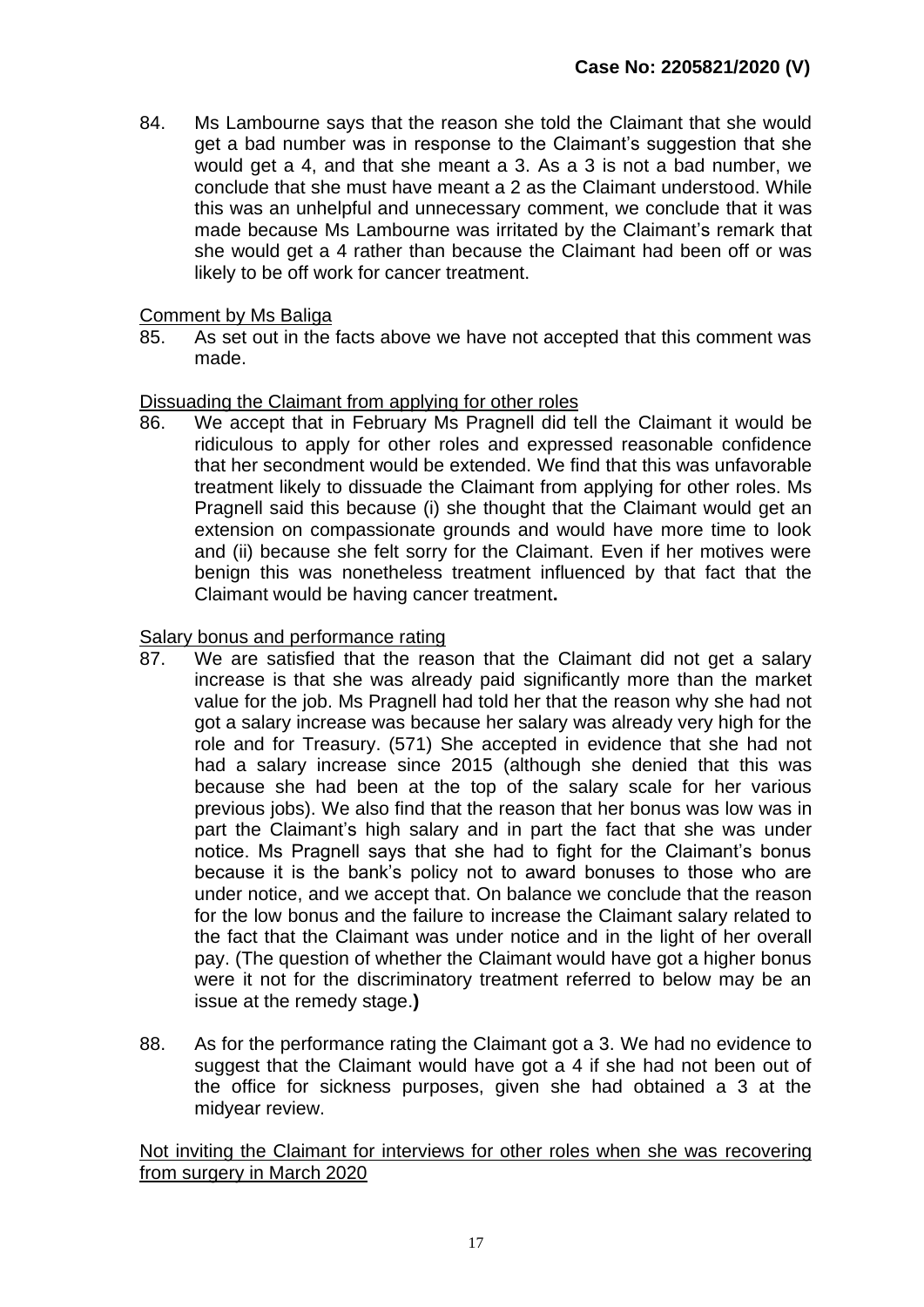- 89. The Claimant applied for a significant number of jobs during March 2020 as set out in her witness statement. She complains that she was not invited to a single interview but has not explained why she was suited for any of those jobs. We were taken through each of these roles during the Claimant's cross examination. We are satisfied that none of these jobs were suitable for the Claimant for the reasons set out by Mr Crow in paragraph 34 of his closing submissions.
- 90. Equally, we accept Ms Lambourne's evidence that she told the Claimant that she didn't have the necessary skills to apply for the vacant role of Business Lead for Continuity of Financial Contracts in Resolution, because that was her genuine view and not because of the Claimant's absences. Although the Claimant had not seen the formal job profile (846) at the time that they had the discussion, she now says that, having done so, she has the skills for the job. We have had very little evidence as to how the Claimant says that she meets the skills for the job, and we prefer the evidence of Ms Lambourne that this job required very specific skills.

## Appointing a new member of staff to the Claimant's team without her prior knowledge or involvement

91. As we set out in findings of fact above, the Claimant was aware of the recruitment to the role of OCiR Analyst. Ms Lambourne took this on as a supportive measure to make things easier for her. She was told about his secondment to the team on 11 February 2020, and the Claimant accepts that she expressed no particular concerns. We conclude that the Claimant was in agreement with Ms Lambourne taking over the recruitment process and thus it was not unfavourable treatment.

#### Ignoring the Claimant's request to Alison Rose

92. In his submissions Mr Gilroy makes much of the fact that the briefing note provided to Ms Rose was only sent some 14 minutes before her response to her team that they should "stick to advice by HR". The Tribunal cannot infer any discriminatory reason from this. Chief Executives have many decisions to make all the time and frequently make them extremely fast. The Claimant had no right to a personal intervention by Ms Rose in HR. Decisions made in relation to her case were for others in the Bank.

#### By failing to provide proactive help or support with redeployment

93. The Claimant says that no one from the bank provided her with a list of vacancies that were available within the bank at the relevant time or supported her to find an alternative role. However, as the Claimant knew, the Bank had a portal containing all advertised vacancies, and she used this to apply for a significant number of jobs as set out in her witness statement. She had been through this process before and has not explained what additional support should have been provided. We do not consider that she was subjected to unfavourable treatment in this regard.

# Dismissing her

94. As Mr Crow submits the Claimant was under notice of termination at the material time. However, the cause of the Claimant's dismissal was a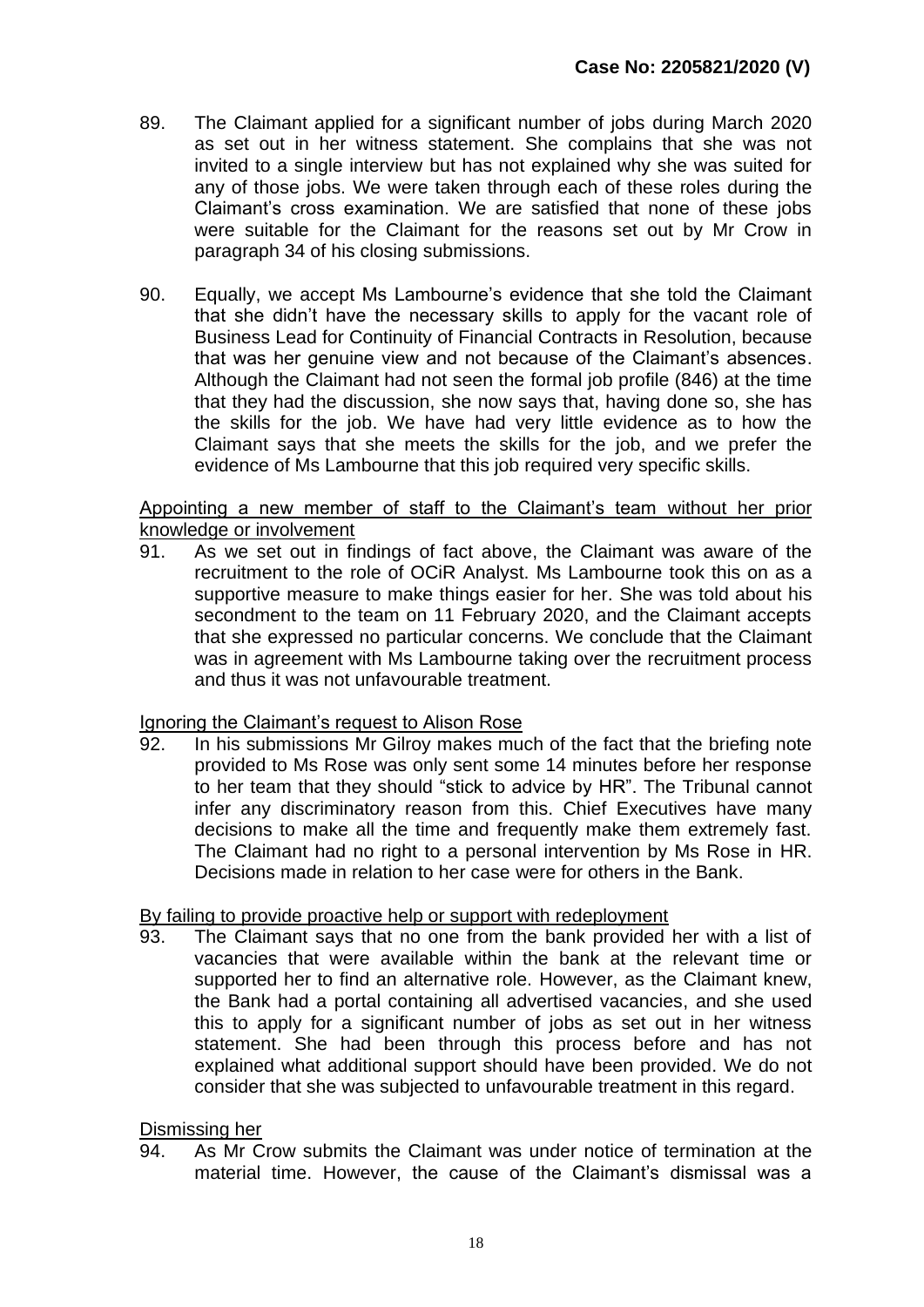decision made by the business that they would not seek or make a business case for the Claimant to continue in her role. To that extent much of the email trail in which there is a discussion of extensions on compassionate grounds is not relevant. If the operative cause of the Claimant's dismissal had been a genuine redundancy, then any extension, whether for one or for 6 months, could only have been more favourable rather than less favourable treatment.

- 95. What is an issue here is not the decision of anyone in HR to only extend for one month, but the decision of the business that the Claimant would not be retained once she was ready to return to work, (so that an extension could only be sought on compassionate grounds).
- 96. However, the work which the Claimant was doing continued to exist. We are satisfied that the Business would have been able to make a case for the Claimant to be made permanent or for a continuation of her secondment while matters were negotiated. It was this omission which was the operative cause of the termination of the Claimant's employment.
- 97. The issue then is whether the omission (plainly unfavourable treatment) was because of the Claimant's past or future absences from work for cancer treatment.
- 98. The Respondent has not satisfactorily explained why it never made clear to the Claimant what its intentions were for her after her 12-month secondment. The Respondent says that there was no commercial reason to make the role permanent in London and it would be impossible to continue the secondment after 12 months. However, we do not accept that. The evidence suggests that where a business need arises the Respondent is prepared to spend money to achieve its business objectives, as it did when it appointed Deloitte's. As we have said it could have made a case for the continuation of that secondment, or for the Claimant to be confirmed in post on a permanent basis, and we conclude that they would have done so had the Claimant not been ill. On balance we think that they would have obtained it -- although we do accept that they were unlikely to get approval for the role to continue both in London and at the Claimant's existing rate of remuneration indefinitely.
- 99. We are satisfied that the omission was because of something (absences) arising from the Claimant's disability. Unusually in this case we have clear evidence of discriminatory intent in the transcript of the  $10<sup>th</sup>$  September telephone call. The Respondent suggests that the decision was not in the hands of the business but was in the hands of HR only. We accept that the decision as to whether an extension on compassionate grounds could be agreed was in the hands of HR. However, the earlier decision (or omission) was in the hands of the business. Ms Pragnell says that she was too expensive and was not performing. As to the expense - that was something which could and should have been negotiated if there had been a will to do so. We do not accept that she was performing badly, noting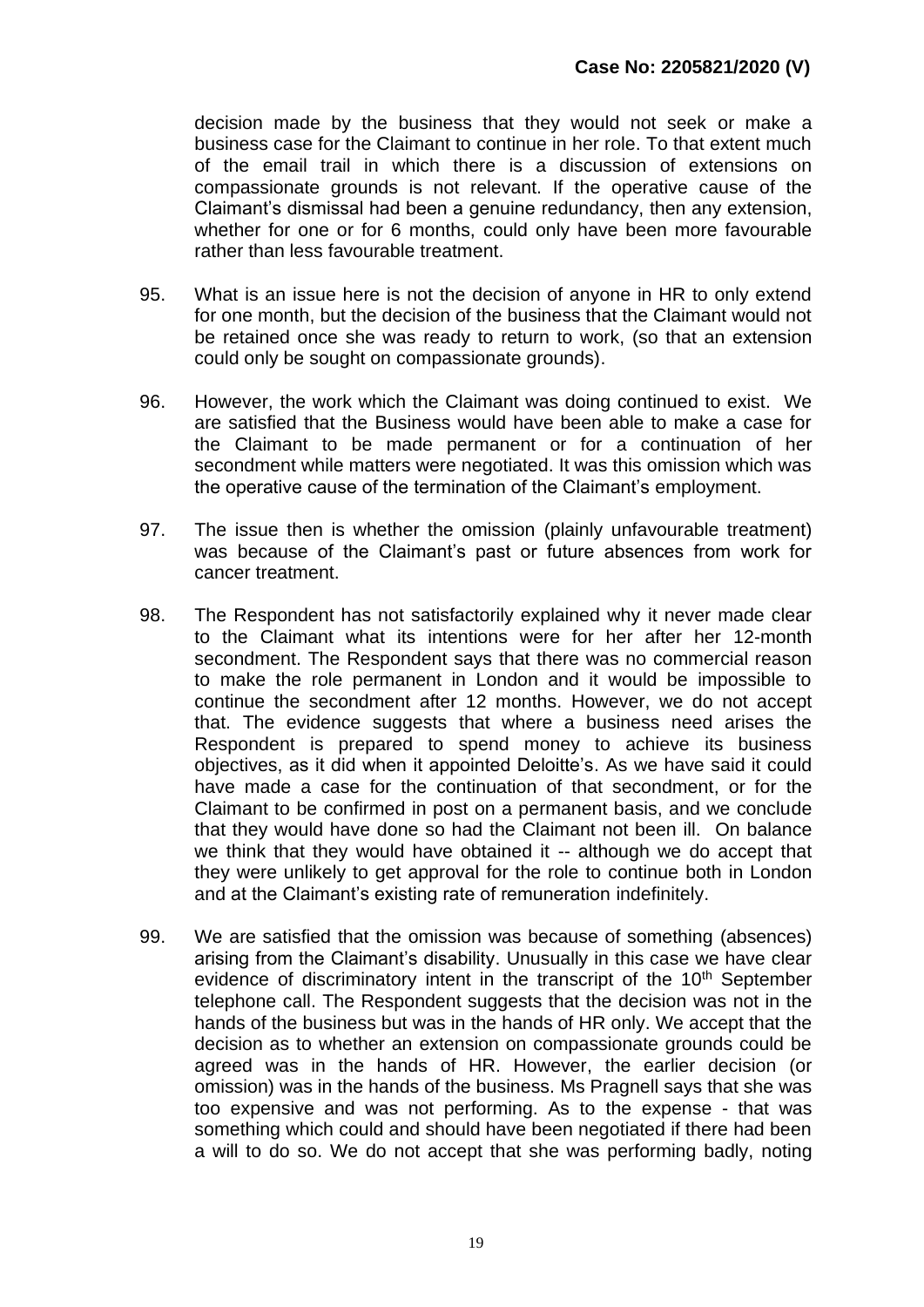that as late as  $10<sup>th</sup>$  September Ms Pragnell said that the Claimant was very valuable.

**Justification** 

- 100. The Tribunal has found that the Claimant was treated unfavourably because of something arising from disability in the following ways:
	- a. changing her reporting line to Ms Lambourne
	- b. asking the Claimant to leave the routine Monday morning meeting
	- c. failing to complete the Claimant's year end review
	- d. by dissuading the Claimant from applying for other jobs.
	- e. By dismissing her.
- 101. The Respondent has a defence to a section 15 claim if it can show that the unfavourable treatment amounted to a proportionate means of achieving a legitimate aim – the burden at this stage being firmly on the Respondent. The pleaded legitimate aim was "efficient management of the Respondents human resources having regard to the Claimant's particular circumstances." While efficient management might be a legitimate aim, none of the above could be said to be a proportionate means of achieving that aim.

Time limits

- 102. Mr Crow submits that save for the dismissal the potential acts of discrimination relied upon by the Claimant are out of time. In fact, it is also the case, on our analysis that the operative cause of the Claimant's dismissal occurred outside the primary time-limit in that the business had made a decision not to seek to extend the Claimant secondment other than for compassionate purposes, although the Claimant was unaware.
- 103. It is the Claimant's case that all the Claimant claims are in time as the Respondent's conduct amounted to conduct extending over a period within the terms of section 123 (3). An act extending over a period is treated as done at the end of that period although this should be distinguished from a single act with continuing consequences. A failure to act is treated as done when the person decided on it.
- 104. The concept of an act extending over a period was considered in Commissioner of Police of the Metropolis v Hendricks 2003 IRLR 96 and given a wide interpretation. ... The question is whether there is 'an act extending over a period' as distinct from a succession of unconnected or isolated specific acts, for which time would be given to run from the date when each specific act was committed". An act extending over a period is a wider concept than the application of a policy. The issue is whether the acts constitute a continuing state of affairs in which discrimination occursor put another way whether the various complaints are so linked as to be continuing acts or an ongoing state of affairs.
- 105. We are satisfied that the various acts of discrimination identified are part of a continuing act. If any point is taken the operative decision, (not to seek to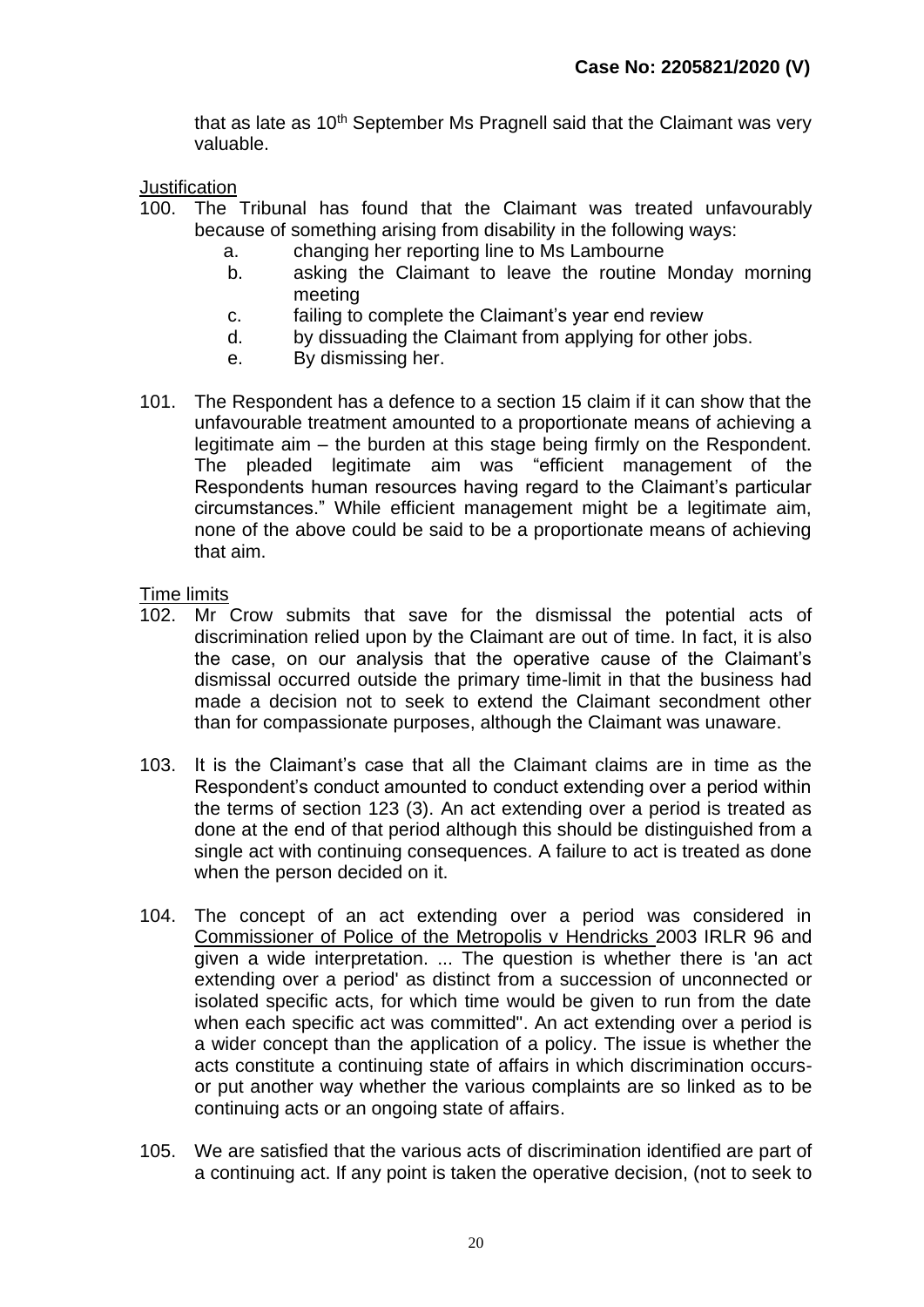extend the Claimant's secondment beyond her absence) we are satisfied that it will be just and equitable for time to be extended, given that the Claimant was kept wholly in the dark as to what the business was considering or deciding.

#### Unfair dismissal

- 106. We considered first what was the reason for dismissal. This was not wholly straightforward. The Claimant was under notice that her employment would come to an end on 4 March 2020.
- 107. The Respondent's case is that the Claimant was redundant. Her contractual job was her ICB role which had ceased to exist and that she was on notice of dismissal throughout her secondment. Her employment came to an end at the expiry of that notice. In the alternative they also argue that the Claimant was redundant from her Head of OCiR role because the requirement for that role to be performed in London had ceased or diminished. It was moving from project to business as usual. In the further alternative the Respondent argues that the reason for dismissal was "some other substantial reason" in that the Claimant's permanent job no longer existed and there was no business/commercial justification to continue to offer the alternative secondment work because the business could not justify paying the Claimant's much higher salary for a job that commanded a lower remuneration.
	- 108. The Claimant says on the other hand that the requirements of the Respondent for employees to carry out the role in which she was employed at the time of the termination of her employment had not ceased or diminished and it was immaterial that the Respondent had classified this as a secondment.
- 109. A reason for dismissal is generally said to be the factor or factors operating on the mind of the decision-maker which cause them to make the decision to dismiss. In this case the Claimant was already under notice, but there was a very real possibility that this could be rescinded and that she could continue in her role. We considered that the principal reason for her dismissal was the decision by Ms Pragnell and Ms Williams that she would not return to the OCiR role after her treatment/ or put another way that it would not seek to regularise the Claimant's position by negotiating a permanent role for her or extending her secondment for business reasons.
- 110. We do not accept that the Claimant was dismissed for redundancy. At the time that she left the bank she was employed to do work relating to Operational Continuity in Resolution. That work had not ceased or diminished. Ms Lambourne was clear that they still had a requirement for someone in that role at the Claimant's level. She had already set the Claimant's goals for 2020 (537). Although the Respondent says that the requirement was for a role in Edinburgh it was plain from the evidence which we have heard that the requirement for the role to be in Edinburgh was mutable, and that the work could be done from either location.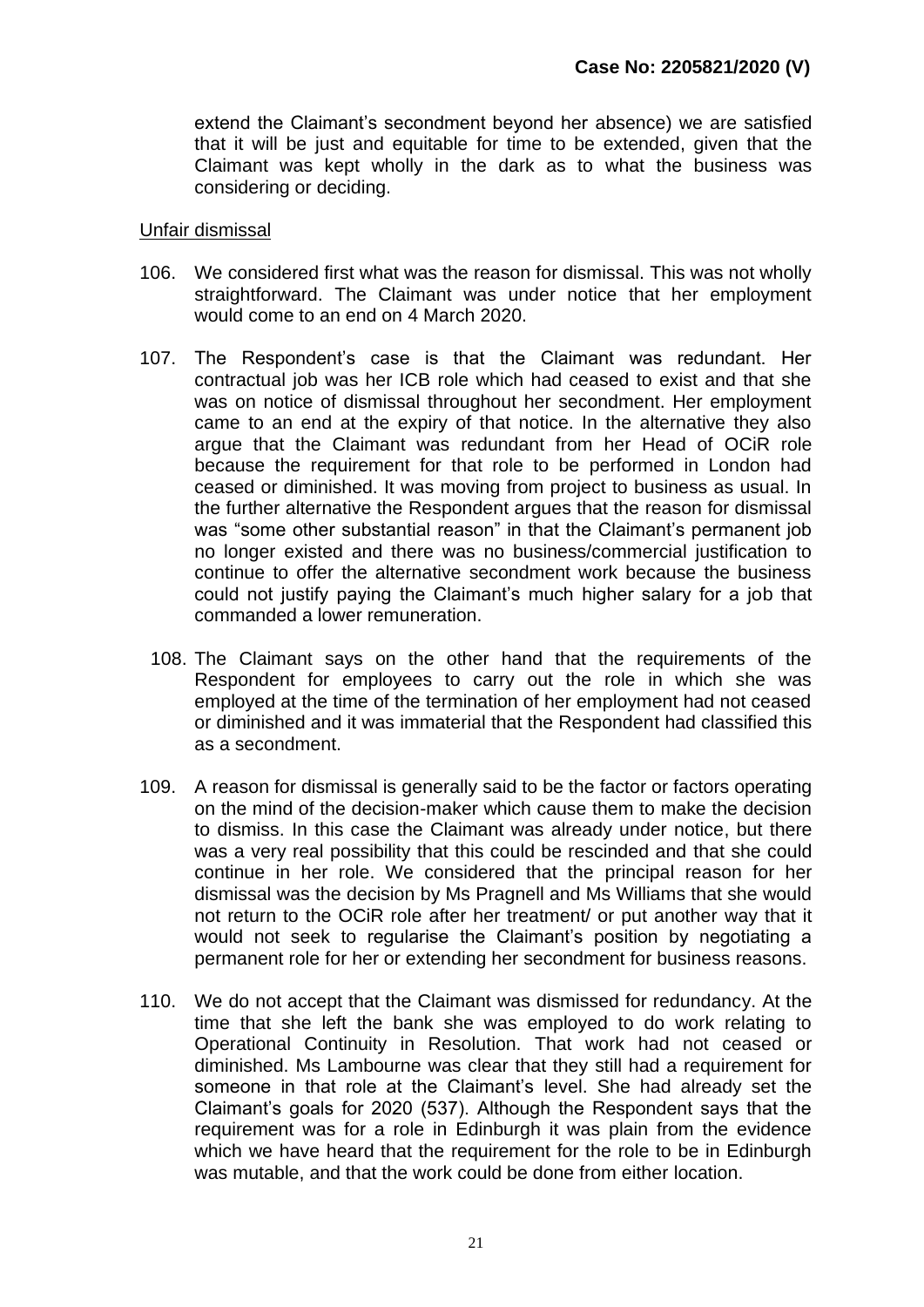- 111. The Tribunal concludes that the reason for the Claimant's dismissal was that the Respondent had taken a decision not to seek an extension to her secondment or to negotiate for the Claimant to take the job on a permanent basis. Although the Respondent had a policy that secondments would not be extended beyond 12 months save in exceptional circumstances, we are satisfied that exceptions could made when it suited the bank. We conclude that the Respondent has not shown a potentially fair reason for dismissal.
- 112. However, if we are wrong in this conclusion and the Claimant was dismissed for redundancy then we find that decision to dismiss was unreasonable in the terms of section 98(4). First it was a decision which was tainted with discrimination. Secondly the Respondent failed to discuss with the Claimant various possibilities for regularising her role or extending her secondment and instead led her to believe that there would be an extension and that therefore there was no need for her to look for alternative roles.

# Indirect discrimination

- 113. Both this claim and the failure to make reasonable adjustments claim have been oddly pleaded. The pleaded PCP is "a policy to end a secondment if there was no valid reason to extend it". As formulated, it suggests that in the Claimant's case there was no valid reason to extend her secondment – which is wholly contrary to the section 15 case.
- 114. Further, it is not clear how that policy, if there was one, put disabled persons at a particular disadvantage in comparison to those that were not disabled. The group disadvantage relied on in the list of issues is identified as follows "did the PCP put disabled persons at one or more particular disadvantages when compared with persons with whom the Claimant does not share the characteristic, in that the Claimant was unwell and unable to consult over the valid reason so as to show that she had one? This conflates group and individual disadvantage.
- 115. The issue as formulated is hard to understand and, in any event, we are satisfied that the Claimant has failed to show why such a policy causes group disadvantage or individual disadvantage.

#### Failure to make reasonable adjustments

- 116. The same PCP is relied on in relation to the failure to make reasonable adjustments. The PCP is predicated, as we have said, on the basis that there was no valid reason to extend secondment, which is contrary to the Claimant's case.
- 117. What we understand the Claimnt to be saying is that the Respondent had a policy not to extend secondments on purely compassionate grounds-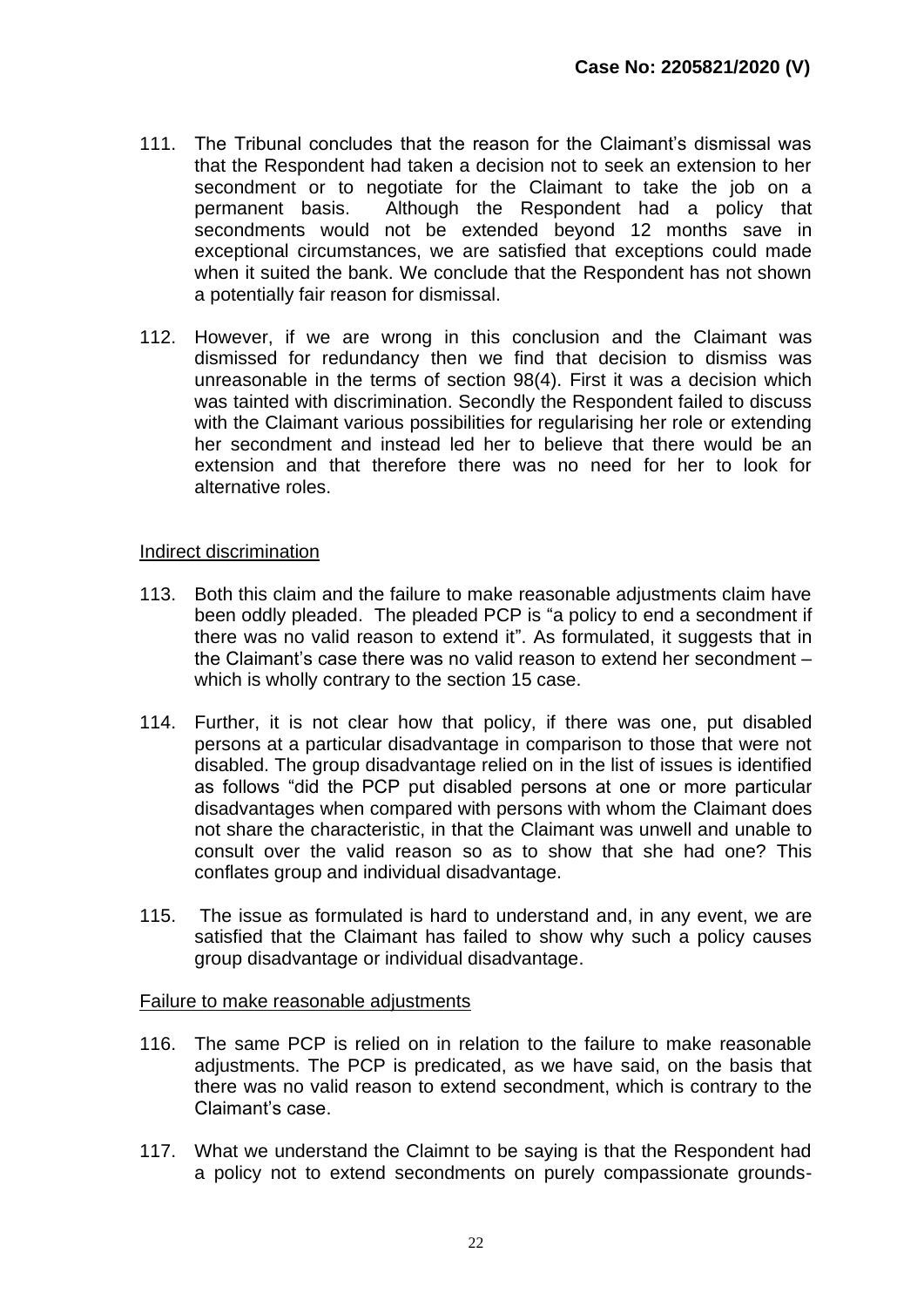that this out her at a disadvantage because she could not be consulted and so and it would have been a reasonable adjustment to extend the secondment. However, she was able to be consulted, so the pleaded disadvantage is not shown.

118. The case might have been put on the basis that the policy put her at a disadvantage because the Claimant was absent and unable to seek alternative employment, but it was not put in that way. In any event there had been an extension of one month and we do not consider that an employer, even a highly profitable on, is required to continue a secondment for an indefinite period where there was no business reason to do so, even where the individual is disabled.

# Remedy

- 119. As to remedy, the Tribunal will need to consider at the remedy hearing what loss flows from the successful parts of the Claimant's claim. In particular, absent the discrimination and the dismissal how long would the Claimant have remained in post at that salary? We are satisfied that there would have been, at least, an extension to her secondment, but we are unable to make a finding at this stage and without further evidence as to how long that extension would have been, or whether the permanent role could have been renegotiated on terms that the Claimant would have accepted, or whether the Claimant would have found another position. Would any extension have meant that the Claimant was no longer redundant in accordance with the Respondent's policy? Those matters will be the subject of further evidence at the remedy hearing.
- 120. The parties are encouraged to seek to settle appropriate compensation for the successful parts of the claim. However if they are unable to do so, the following directions are made to assist the parties in preparing for the remedy hearing
	- a. If the dates are inconvenient to the parties the Tribunal should be notified within 7 days of receiving this Judgment copied to the other side and enclosing dates to avoid from May – July 2022.
	- b. The parties shall cooperate to agree a list of issues relevant to remedy the primary responsibility for this document being with the Respondent. The Claimant shall also prepare an updated Schedule of loss. The list of issues, agreed if possible, and an updated schedule of loss shall be sent to the tribunal no later than 18<sup>th</sup> March 2022.
	- c. If either party seeks to adduce additional documents, beyond those already in the documents before the tribunal, they shall provide a list and copies by way of mutual exchange to the other on or before 25<sup>th</sup> March 2022.
	- d. The Respondent will prepare a short supplementary bundle and send it to the Claimant on or before 1st April 2022.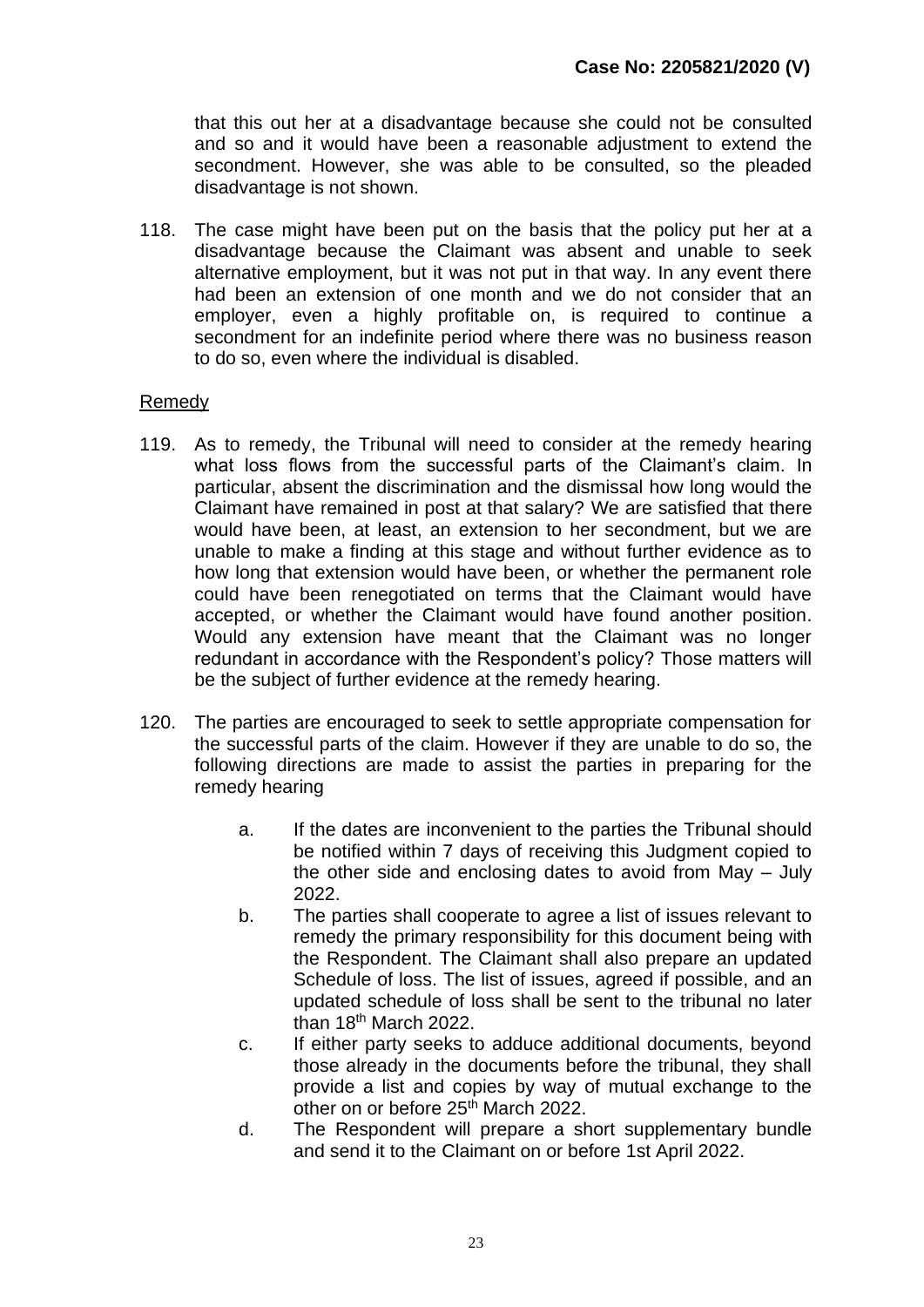e. Witness statements relevant to the issues at the remedy hearing shall be exchanged no later than 11<sup>th</sup> April 2022.

 $A$  A Spencer

Employment Judge Spencer 11<sup>th</sup> February 2022

JUDGMENT SENT TO THE PARTIES ON

14 February 2022

........................................................................

FOR THE TRIBUNAL OFFICE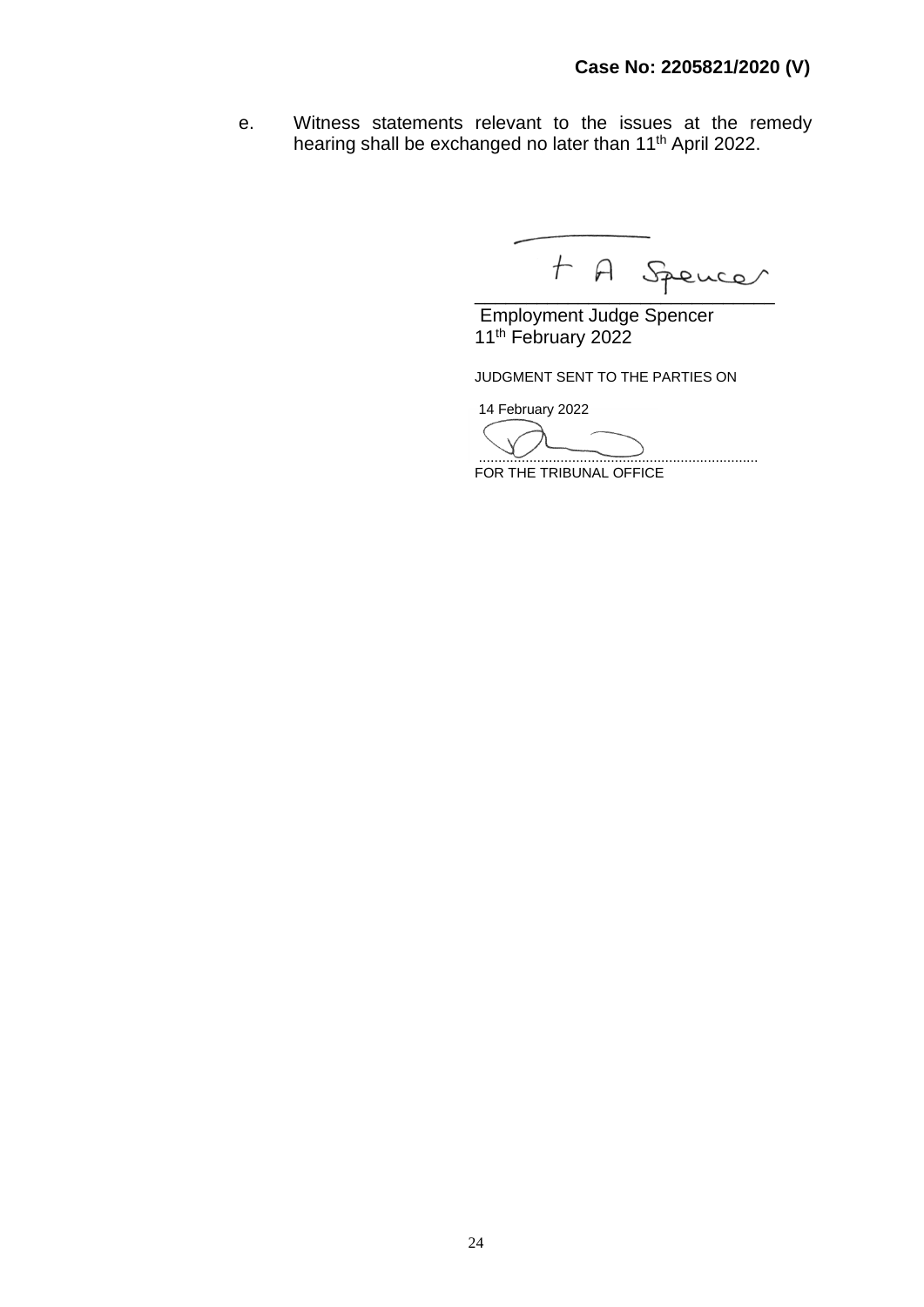# **AGREED LIST OF ISSUES**

#### *Unfair dismissal*

(i) Has the Respondent shown the principal reason for dismissal and that it was a potentially fair one in accordance with sections 98(1) and (2) of the Employment Rights Act 1996 ("ERA")?

(ii) The Respondent asserts that the reason was redundancy, or alternatively some other substantial reason due to the Respondent carrying out reorganisation.

**Redundancy** 

- (iii) Had the requirements of the Respondent's business for employees to carryout work of a particular kind or for employees to carry out work of a particular kind in the place where the employee was so employed by the Respondent ceased or diminished or were they expected to cease or diminish and if so, was the Claimant's dismissal wholly or mainly attributable to that state of affairs?
- (iv) NOTE: The Claimant says that while the role that she had been working in previously being Head of Operational Readiness and Business **Certification** had ceased to exist, she had been seconded to a different role from March 2019 to April 2020 which had not ceased to exist and there was a continuing need for someone to perform that role and it was immaterial that the Respondent classified the role as a secondment.
	- (v) Did the Respondent consult with the Claimant about the reasons for Redundancy? The Claimant says the Respondent did not consult properly with her.
	- (vi) Was a fair selection process applied?
	- (vii) Did the Respondent seek alternative work for the Claimant? The Claimant says the Respondent failed in its duty to assist her in her search for alternative employment and to offer her suitable alternative employment.

Some other Substantial Reason - Re-organisation

- (viii) Was there a sound business reason for the re-organisation?
- (ix) Was the procedure fair?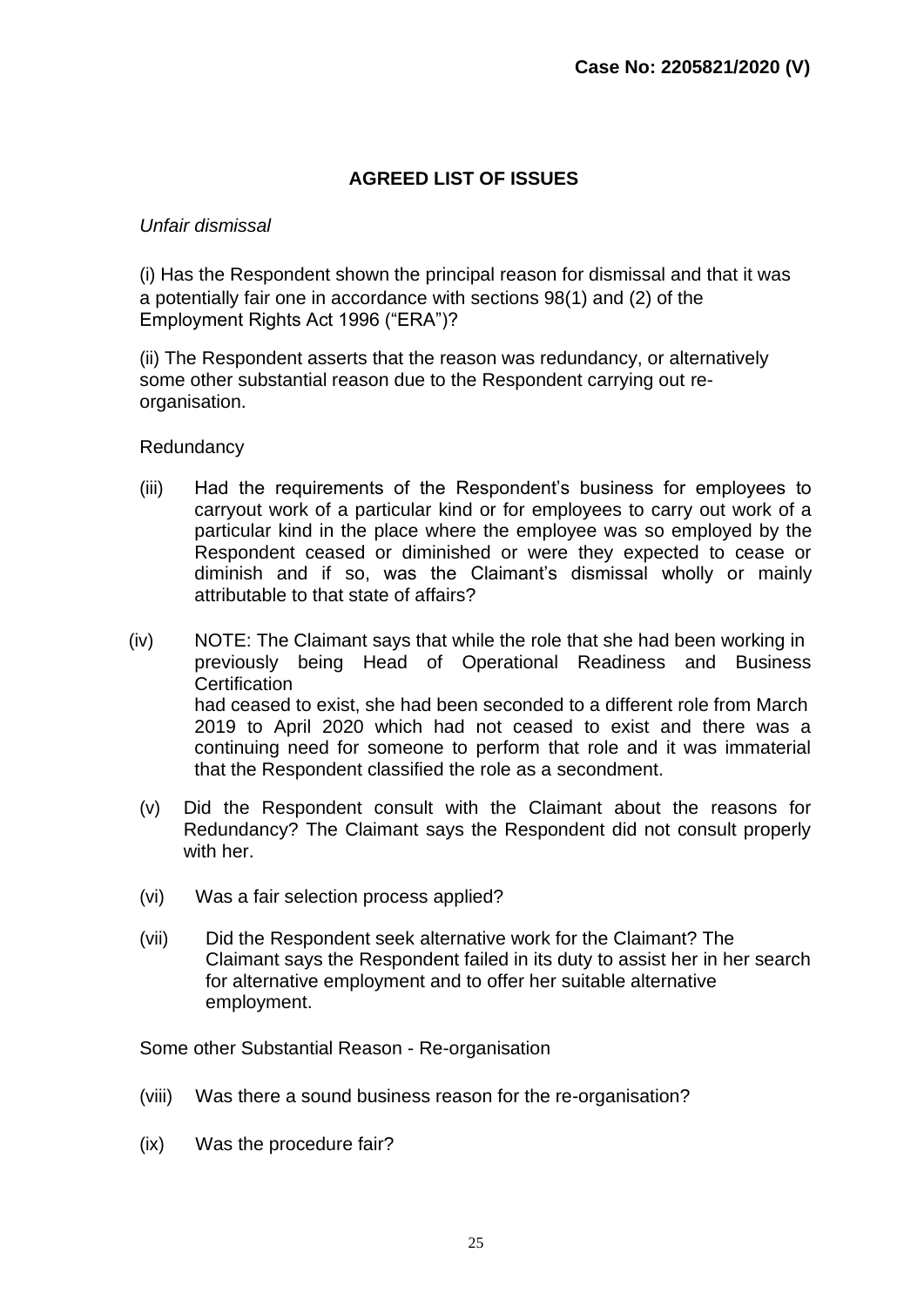- (x) Did something else occur which rendered the dismissal unfair? In
- particular

the Claimant says the Respondent had pledged its support for all employees because of the national Covid19 lockdown and stated its aim to protect people's positions and not to make redundancies but she was dismissed in April 2020 and not given the benefit of that protection.

(xi) Was the dismissal fair or unfair in accordance with ERA section 98(4), and, in particular, did the Respondent in all respects act within the so-called 'band of reasonable responses'?

# *Jurisdiction*

(xii) There is a jurisdictional point relating to the discrimination claims.

The Respondent submits that events occurring prior to 4 April 2020 are out of time.

The Claimant will argue that there was a continuing act.

*EQA, section 15: discrimination arising from disability* 

- (xiii) Did the following thing(s) arise in consequence of the Claimant's disability?
	- a. The Claimant took time off work for cancer treatment and then surgery;
	- b. The Claimant would need to take time off again in the future in the light of her diagnosis.

(xiv) Did the Respondent treat the Claimant unfavourably as follows?

- a. It changed her reporting line from Mary Pragnell to Lucinda Lambourne on about 18 September 2019 which was a de facto demotion.
- b. On 28 October 2019 which was the Claimant's first day back in the office after chemotherapy, the Claimant was humiliated in a meeting in front of colleagues when she was asked to leave a routine Monday morning meeting and told by Ms Pragnell that she wasn't needed.
- c. In December 2019, when the Respondent failed to complete the Claimant's end of year performance review and told her that she had better things to concentrate on, which included her cancer, treatment and recovery.
- d. When the Respondent did not complete the detailed personal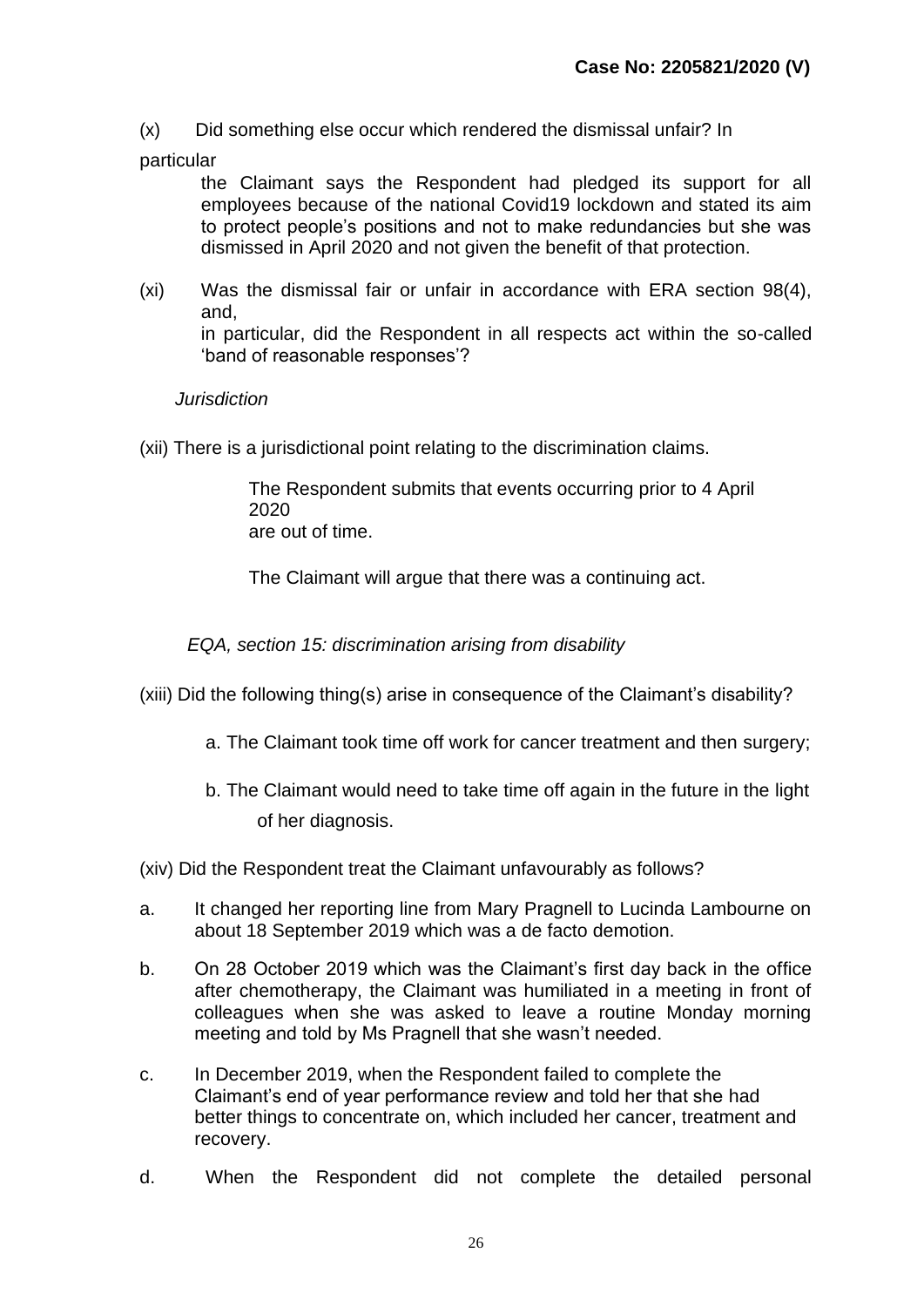development plan which Ms Pragnell had intended to complete with the Claimant as referred to in the half-year performance review.

- e. When the Respondent determined without prior consultation with the Claimant that the Claimant would have been given a bad number had she gone through a performance review with Ms Pragnell.
- f. In early 2020 when the Claimant was advised by Anitha Baliga, not to apply for other roles within the business and to concentrate on getting better.
- g. In February 2020, when Ms Pragnell dissuaded the Claimant from applying for other roles and described such steps as ridiculous, so creating an impression in the Claimant's mind that her continued employment weas not in jeopardy at the end of her technical secondment.
- h. In February 2020, by wrongly grading the Claimant's performance as a "3" without a formal review and by electing not to increase the Claimant's salary, and by awarding a disproportionately low bonus in comparison to the Claimant's performance and prior year bonus payments.
- i. by not inviting the Claimant for interviews for other roles when she was absent from work recovering from surgery in March 2020.
- j. when Lucinda Lambourne informed the Claimant that she could not apply for the vacant role of Business Lead for Continuity of Financial Contracts in Resolution.
- k. when the Respondent appointed a new member of staff to the Claimant's team in March 2020 without her prior knowledge or involvement.
- l. by ignoring or refusing and/or not acting on the Claimant's requests to Alison Rose and others for specific intervention and help for adjustments to be made to the Respondent's practices to allow the Claimant to remain in employment beyond the Termination Date.
- m. by failing to provide the Claimant with any proactive help or support with redeployment or to otherwise help ensure that the Claimant continued in her employment with the Respondent.
- n. by dismissing her.
- (xv) Did the Respondent treat the Claimant unfavourably in any of those ways?
- (xvi) Was the treatment in each of the matters listed above done because the Claimant took time off work for cancer treatment and then surgery?
- (xvii) If so, has the Respondent shown that the unfavourable treatment was a proportionate means of achieving a legitimate aim?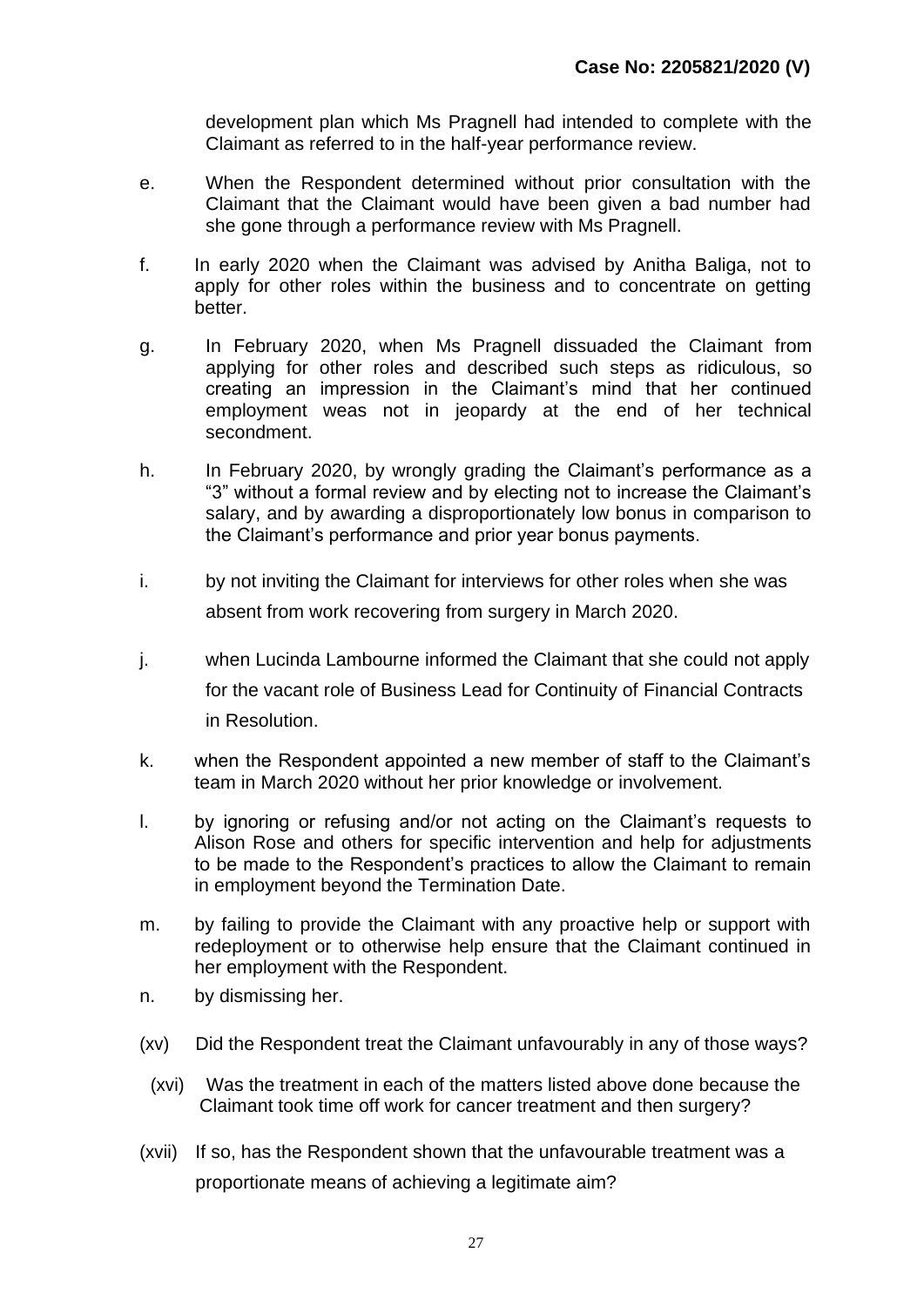(xviii) The Respondent relies on the following as its legitimate aim(s):

a. efficient management of the Respondent's human resources having regard to the Claimant's particular circumstances

# *EQA, section 19: indirect disability discrimination*

- (xix) A "PCP" is a provision, criterion or practice. Did the Respondent have the following PCP(s):
	- (a) a policy to end a secondment if there was no valid reason to extend it.

(xx) Did the Respondent apply the PCP(s) to the Claimant at any relevant time?

- (xxi) Did the Respondent apply (or would the Respondent have applied) the PCP(s) to non-disabled persons?
- (xxii) Did the PCP put disabled persons*,* at one or more particular

#### disadvantages

when compared with persons with whom the Claimant does not share the characteristic, in that the Claimant was unwell and unable to consult over the valid reason so as to show that she had one?

- (xxiii) Did the PCP put the Claimant at that/those disadvantage(s) at any relevant time?
- (xxiv) If so, has the Respondent shown the PCP to be a proportionate means of achieving a legitimate aim? The Respondent relies on the following as its legitimate aim(s):
	- a. efficient management of the Respondent's human resources.

*Reasonable adjustments: EQA, sections 20 & 21* 

(xxv) A "PCP" is a provision, criterion or practice. Did the Respondent have the following PCP(s):

> a. a policy to end a secondment if there was no valid reason to extend it?